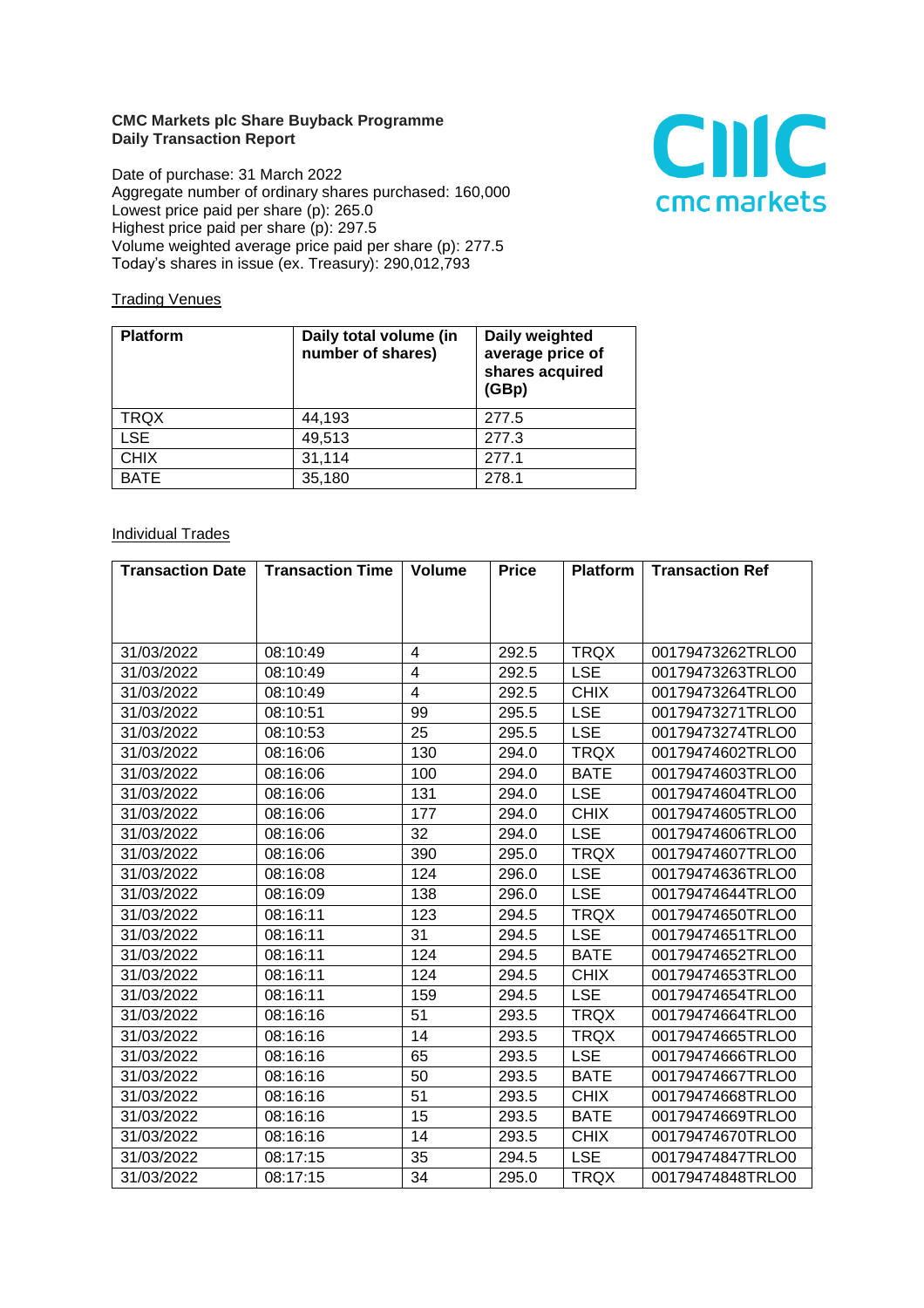| 31/03/2022 | 08:20:59 | 99             | 295.0 | <b>LSE</b>  | 00179475479TRLO0 |
|------------|----------|----------------|-------|-------------|------------------|
| 31/03/2022 | 08:21:06 | 105            | 295.5 | <b>TRQX</b> | 00179475535TRLO0 |
| 31/03/2022 | 08:21:09 | 105            | 296.0 | <b>CHIX</b> | 00179475547TRLO0 |
| 31/03/2022 | 08:21:10 | 148            | 296.0 | <b>TRQX</b> | 00179475549TRLO0 |
| 31/03/2022 | 08:21:10 | 91             | 297.0 | <b>BATE</b> | 00179475550TRLO0 |
| 31/03/2022 | 08:21:11 | 412            | 297.0 | <b>LSE</b>  | 00179475554TRLO0 |
| 31/03/2022 | 08:21:11 | 320            | 297.0 | <b>LSE</b>  | 00179475555TRLO0 |
| 31/03/2022 | 08:21:11 | 18             | 297.0 | <b>LSE</b>  | 00179475556TRLO0 |
| 31/03/2022 | 08:21:11 | 1,033          | 297.5 | <b>BATE</b> | 00179475557TRLO0 |
| 31/03/2022 | 08:21:11 | 311            | 297.5 | <b>TRQX</b> | 00179475558TRLO0 |
| 31/03/2022 | 08:21:11 | 462            | 297.5 | <b>TRQX</b> | 00179475559TRLO0 |
| 31/03/2022 | 08:21:13 | 288            | 297.5 | <b>BATE</b> | 00179475568TRLO0 |
| 31/03/2022 | 08:21:13 | 485            | 297.5 | <b>BATE</b> | 00179475569TRLO0 |
| 31/03/2022 | 08:21:14 | 25             | 297.5 | <b>LSE</b>  | 00179475571TRLO0 |
| 31/03/2022 | 08:21:39 | 39             | 296.0 | <b>TRQX</b> | 00179475651TRLO0 |
| 31/03/2022 | 08:21:39 | 10             | 296.0 | <b>LSE</b>  | 00179475652TRLO0 |
| 31/03/2022 | 08:21:39 | 27             | 296.0 | <b>CHIX</b> | 00179475653TRLO0 |
| 31/03/2022 | 08:21:39 | 686            | 296.0 | <b>BATE</b> | 00179475654TRLO0 |
| 31/03/2022 | 08:21:39 | 210            | 296.0 | <b>TRQX</b> | 00179475655TRLO0 |
| 31/03/2022 | 08:21:39 | 427            | 296.0 | <b>TRQX</b> | 00179475656TRLO0 |
| 31/03/2022 | 08:21:39 | 97             | 296.0 | <b>TRQX</b> | 00179475657TRLO0 |
| 31/03/2022 | 08:21:39 | 145            | 295.5 | <b>LSE</b>  | 00179475658TRLO0 |
| 31/03/2022 | 08:21:39 | 47             | 295.5 | <b>CHIX</b> | 00179475659TRLO0 |
| 31/03/2022 | 08:21:39 | 119            | 295.5 | <b>BATE</b> | 00179475660TRLO0 |
| 31/03/2022 | 08:21:39 | 22             | 295.5 | <b>CHIX</b> | 00179475661TRLO0 |
| 31/03/2022 | 08:21:39 | 17             | 295.5 | <b>BATE</b> | 00179475662TRLO0 |
| 31/03/2022 | 08:21:39 | 76             | 295.5 | <b>CHIX</b> | 00179475663TRLO0 |
| 31/03/2022 | 08:21:39 | 10             | 295.5 | <b>BATE</b> | 00179475664TRLO0 |
| 31/03/2022 | 08:28:33 | 42             | 296.0 | <b>BATE</b> | 00179476824TRLO0 |
| 31/03/2022 | 08:28:37 | 42             | 296.0 | <b>CHIX</b> | 00179476829TRLO0 |
| 31/03/2022 | 08:28:40 | 42             | 296.0 | <b>LSE</b>  | 00179476832TRLO0 |
| 31/03/2022 | 08:28:43 | 41             | 296.0 | <b>TRQX</b> | 00179476839TRLO0 |
| 31/03/2022 | 08:28:46 | 11             | 296.0 | <b>LSE</b>  | 00179476855TRLO0 |
| 31/03/2022 | 08:28:49 | 11             | 296.0 | <b>BATE</b> | 00179476857TRLO0 |
| 31/03/2022 | 08:28:52 | 10             | 296.0 | <b>TRQX</b> | 00179476873TRLO0 |
| 31/03/2022 | 08:28:55 | 10             | 296.0 | <b>CHIX</b> | 00179476882TRLO0 |
| 31/03/2022 | 08:28:58 | 10             | 296.0 | <b>BATE</b> | 00179476892TRLO0 |
| 31/03/2022 | 08:29:01 | 3              | 296.0 | <b>CHIX</b> | 00179476899TRLO0 |
| 31/03/2022 | 08:29:04 | 3              | 296.0 | <b>BATE</b> | 00179476912TRLO0 |
| 31/03/2022 | 08:29:07 | 3              | 296.0 | <b>LSE</b>  | 00179476934TRLO0 |
| 31/03/2022 | 08:29:26 | $\overline{2}$ | 296.0 | <b>TRQX</b> | 00179476993TRLO0 |
| 31/03/2022 | 08:29:28 | 21             | 296.0 | <b>LSE</b>  | 00179476995TRLO0 |
| 31/03/2022 | 08:29:31 | 45             | 296.0 | <b>TRQX</b> | 00179476999TRLO0 |
| 31/03/2022 | 08:29:34 | 5              | 296.0 | <b>LSE</b>  | 00179477008TRLO0 |
| 31/03/2022 | 08:29:36 | 12             | 296.0 | <b>TRQX</b> | 00179477010TRLO0 |
| 31/03/2022 | 08:29:40 | $\overline{2}$ | 296.0 | <b>BATE</b> | 00179477018TRLO0 |
| 31/03/2022 | 08:30:02 | 3              | 295.0 | <b>TRQX</b> | 00179477078TRLO0 |
| 31/03/2022 | 08:30:02 | $\mathbf 1$    | 295.0 | <b>CHIX</b> | 00179477080TRLO0 |
| 31/03/2022 | 08:30:02 | 1              | 295.0 | <b>BATE</b> | 00179477081TRLO0 |
| 31/03/2022 | 08:30:02 | 1              | 295.0 | <b>LSE</b>  | 00179477079TRLO0 |
| 31/03/2022 | 08:30:02 | 38             | 295.0 | <b>BATE</b> | 00179477082TRLO0 |
| 31/03/2022 | 08:32:22 | 25             | 295.0 | <b>LSE</b>  | 00179477462TRLO0 |
| 31/03/2022 | 08:32:48 | 9              | 295.0 | <b>LSE</b>  | 00179477515TRLO0 |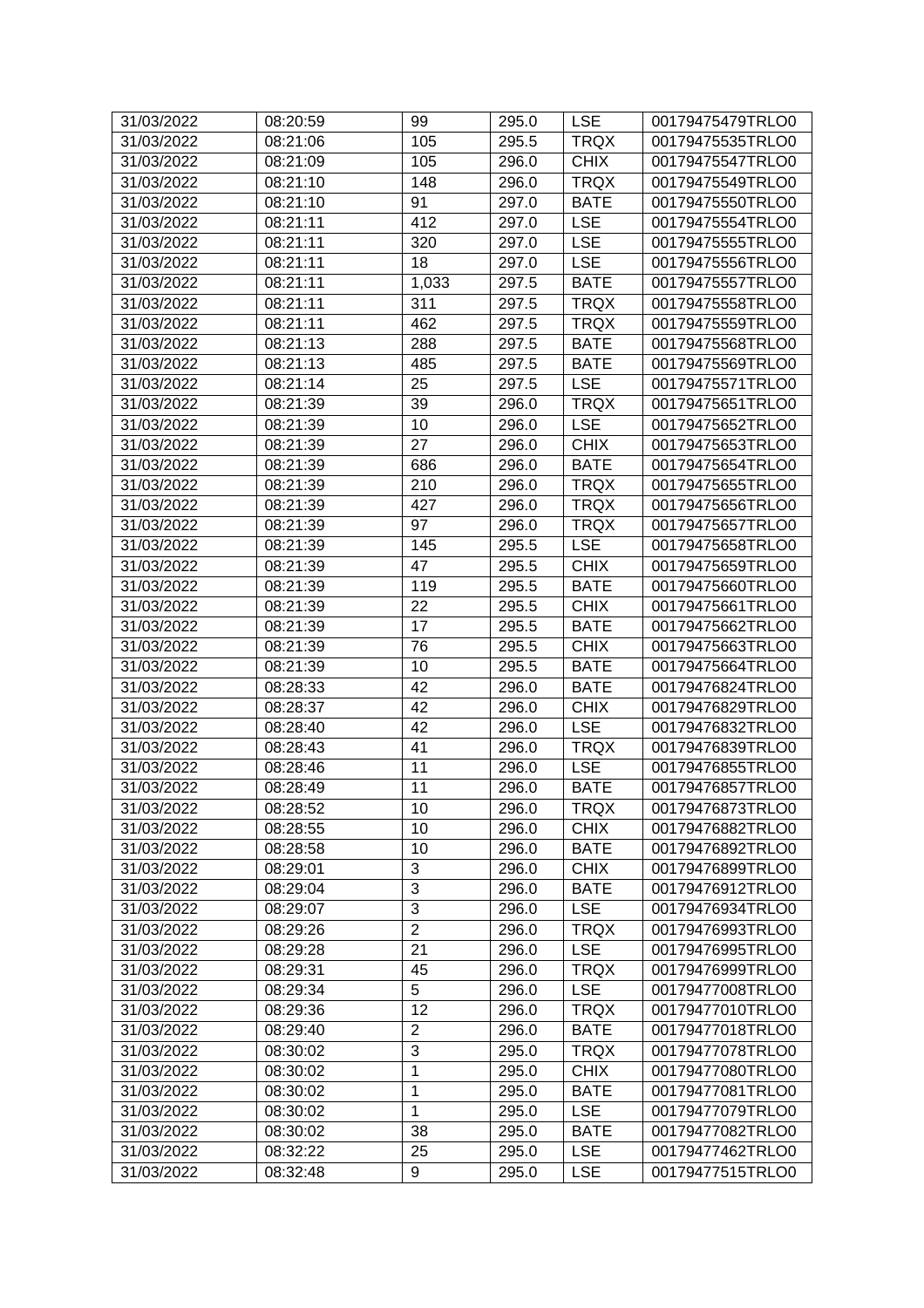| 31/03/2022 | 08:32:50 | 23             | 295.0          | <b>LSE</b>  | 00179477518TRLO0 |
|------------|----------|----------------|----------------|-------------|------------------|
| 31/03/2022 | 08:32:52 | 19             | 295.0          | <b>LSE</b>  | 00179477521TRLO0 |
| 31/03/2022 | 08:32:55 | 6              | 295.0          | <b>LSE</b>  | 00179477530TRLO0 |
| 31/03/2022 | 08:32:58 | 5              | 295.0          | <b>LSE</b>  | 00179477553TRLO0 |
| 31/03/2022 | 08:33:01 | 1              | 295.0          | <b>LSE</b>  | 00179477566TRLO0 |
| 31/03/2022 | 08:33:04 | 1              | 295.0          | <b>LSE</b>  | 00179477574TRLO0 |
| 31/03/2022 | 08:33:30 | 1              | 295.0          | <b>LSE</b>  | 00179477645TRLO0 |
| 31/03/2022 | 08:34:04 | 21             | 295.0          | <b>LSE</b>  | 00179477736TRLO0 |
| 31/03/2022 | 08:34:07 | 21             | 295.0          | <b>LSE</b>  | 00179477743TRLO0 |
| 31/03/2022 | 08:34:10 | 6              | 295.0          | <b>LSE</b>  | 00179477748TRLO0 |
| 31/03/2022 | 08:34:13 | 5              | 295.0          | <b>LSE</b>  | 00179477753TRLO0 |
| 31/03/2022 | 08:34:16 | 1              | 295.0          | <b>LSE</b>  | 00179477763TRLO0 |
| 31/03/2022 | 08:34:38 | $\mathbf 2$    | 295.0          | <b>LSE</b>  | 00179477814TRLO0 |
| 31/03/2022 | 08:37:35 | 40             | 295.5          | <b>LSE</b>  | 00179478210TRLO0 |
| 31/03/2022 | 08:37:37 | 93             | 295.5          | <b>LSE</b>  | 00179478213TRLO0 |
| 31/03/2022 | 08:37:39 | 117            | 295.5          | <b>LSE</b>  | 00179478216TRLO0 |
| 31/03/2022 | 08:37:39 | 40             | 294.0          | <b>CHIX</b> | 00179478217TRLO0 |
| 31/03/2022 | 08:48:06 | 57             | 295.0          | <b>LSE</b>  | 00179479432TRLO0 |
| 31/03/2022 | 08:48:10 | 14             | 295.0          | <b>LSE</b>  | 00179479444TRLO0 |
| 31/03/2022 | 08:50:15 | 6              | 295.5          | <b>CHIX</b> | 00179479696TRLO0 |
| 31/03/2022 | 08:50:15 | 163            | 295.5          | <b>CHIX</b> | 00179479697TRLO0 |
| 31/03/2022 | 08:50:15 | 102            | 295.5          | <b>CHIX</b> | 00179479698TRLO0 |
| 31/03/2022 | 08:50:16 | $\overline{7}$ | 295.0          | <b>BATE</b> | 00179479734TRLO0 |
| 31/03/2022 | 08:50:16 | 28             | 295.0          | <b>BATE</b> | 00179479735TRLO0 |
| 31/03/2022 | 08:50:16 | 60             | 295.5          | <b>LSE</b>  | 00179479736TRLO0 |
| 31/03/2022 | 08:50:27 | 51             | 295.5          | <b>LSE</b>  | 00179479774TRLO0 |
| 31/03/2022 | 08:50:28 | 180            | 295.0          | <b>LSE</b>  | 00179479775TRLO0 |
| 31/03/2022 | 08:50:28 | 32             | 295.0          | <b>LSE</b>  | 00179479776TRLO0 |
| 31/03/2022 | 09:26:12 | 55             | 293.5          | <b>TRQX</b> | 00179483410TRLO0 |
| 31/03/2022 | 09:26:12 | 55             | 293.5          | <b>LSE</b>  | 00179483411TRLO0 |
| 31/03/2022 | 09:26:12 | 9              | 293.5          | <b>CHIX</b> | 00179483412TRLO0 |
| 31/03/2022 | 09:26:12 | 8              | 293.5          | <b>CHIX</b> | 00179483414TRLO0 |
| 31/03/2022 | 09:26:12 | 55             | 293.5          | <b>BATE</b> | 00179483413TRLO0 |
| 31/03/2022 | 09:26:12 | 29             | 293.5          | <b>CHIX</b> | 00179483415TRLO0 |
| 31/03/2022 | 09:26:12 | 9              | 293.5          | <b>CHIX</b> | 00179483416TRLO0 |
| 31/03/2022 | 09:26:12 | 51             | 293.5          | <b>LSE</b>  | 00179483417TRLO0 |
| 31/03/2022 | 09:39:16 | 81             | 292.0          | <b>TRQX</b> | 00179485024TRLO0 |
| 31/03/2022 | 09:39:16 | 82             | 292.0          | <b>CHIX</b> | 00179485025TRLO0 |
| 31/03/2022 | 09:39:16 | 82             | 292.0          | <b>LSE</b>  | 00179485026TRLO0 |
| 31/03/2022 | 09:39:16 | 82             | 292.0          | <b>BATE</b> | 00179485027TRLO0 |
| 31/03/2022 | 09:39:16 | 20             | 292.0          | <b>LSE</b>  | 00179485028TRLO0 |
| 31/03/2022 | 09:39:20 | 53             | 290.5          | <b>TRQX</b> | 00179485030TRLO0 |
| 31/03/2022 | 09:39:20 | 90             | 290.5          | <b>CHIX</b> | 00179485031TRLO0 |
| 31/03/2022 | 09:39:20 | 36             | 292.0          | <b>TRQX</b> | 00179485032TRLO0 |
| 31/03/2022 | 09:40:06 | $\overline{7}$ | 292.5          | <b>LSE</b>  | 00179485135TRLO0 |
| 31/03/2022 | 09:40:06 | 57             | 292.5          | <b>LSE</b>  | 00179485136TRLO0 |
| 31/03/2022 | 09:40:06 | 64             |                | <b>BATE</b> | 00179485137TRLO0 |
| 31/03/2022 | 09:40:08 | 6              | 293.0<br>293.0 | <b>CHIX</b> | 00179485141TRLO0 |
| 31/03/2022 | 09:40:08 | 58             | 293.0          | <b>CHIX</b> | 00179485142TRLO0 |
| 31/03/2022 | 09:40:09 | 35             | 293.0          | <b>LSE</b>  | 00179485143TRLO0 |
| 31/03/2022 | 09:40:10 | 9              | 293.0          | <b>LSE</b>  | 00179485145TRLO0 |
| 31/03/2022 | 09:50:27 | 74             | 292.0          | <b>TRQX</b> | 00179486223TRLO0 |
|            |          |                |                |             |                  |
| 31/03/2022 | 09:50:27 | 51             | 292.0          | <b>LSE</b>  | 00179486224TRLO0 |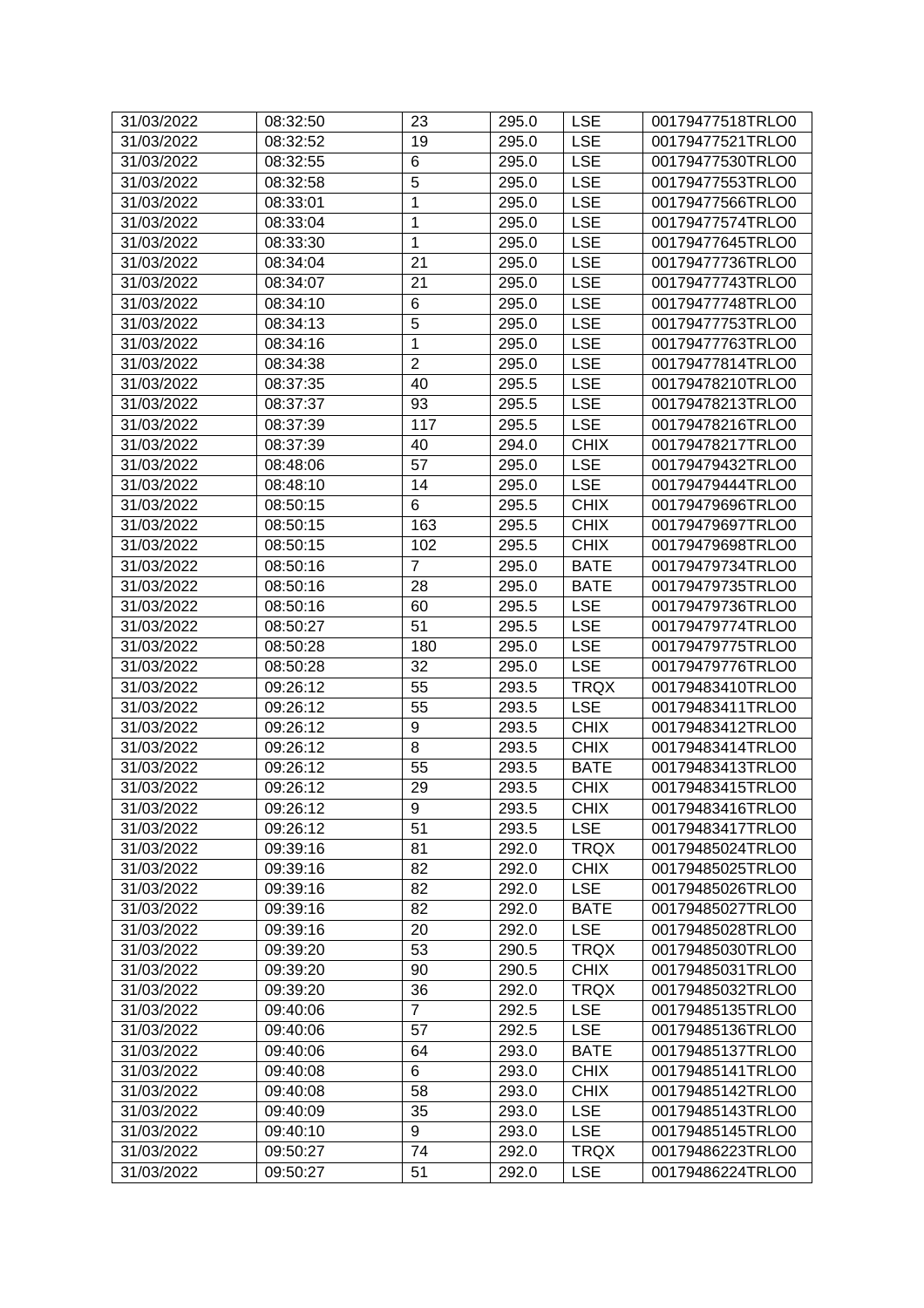| 31/03/2022 | 09:54:43 | 16              | 292.5 | <b>CHIX</b> | 00179486908TRLO0 |
|------------|----------|-----------------|-------|-------------|------------------|
| 31/03/2022 | 09:54:47 | 226             | 293.0 | <b>LSE</b>  | 00179486915TRLO0 |
| 31/03/2022 | 09:54:49 | 4               | 292.5 | <b>CHIX</b> | 00179486918TRLO0 |
| 31/03/2022 | 09:54:52 | 1               | 292.5 | <b>CHIX</b> | 00179486926TRLO0 |
| 31/03/2022 | 09:54:55 | 9               | 292.5 | <b>CHIX</b> | 00179486932TRLO0 |
| 31/03/2022 | 09:56:19 | 39              | 293.0 | <b>LSE</b>  | 00179487072TRLO0 |
| 31/03/2022 | 09:59:19 | 136             | 293.0 | <b>LSE</b>  | 00179487400TRLO0 |
| 31/03/2022 | 09:59:20 | 38              | 293.0 | <b>LSE</b>  | 00179487401TRLO0 |
| 31/03/2022 | 09:59:20 | 34              | 293.5 | <b>LSE</b>  | 00179487402TRLO0 |
| 31/03/2022 | 10:10:57 | 39              | 293.5 | <b>BATE</b> | 00179488860TRLO0 |
| 31/03/2022 | 10:11:01 | 28              | 293.5 | <b>LSE</b>  | 00179488876TRLO0 |
| 31/03/2022 | 10:11:04 | 28              | 293.5 | <b>TRQX</b> | 00179488893TRLO0 |
| 31/03/2022 | 10:11:07 | 10              | 293.5 | <b>BATE</b> | 00179488905TRLO0 |
| 31/03/2022 | 10:11:10 | 8               | 293.5 | <b>LSE</b>  | 00179488911TRLO0 |
| 31/03/2022 | 10:11:13 | $\overline{7}$  | 293.5 | <b>TRQX</b> | 00179488919TRLO0 |
| 31/03/2022 | 10:11:16 | $\overline{7}$  | 293.5 | <b>LSE</b>  | 00179488922TRLO0 |
| 31/03/2022 | 10:11:19 | 3               | 293.5 | <b>CHIX</b> | 00179488939TRLO0 |
| 31/03/2022 | 10:11:22 | $\mathbf 2$     | 293.5 | <b>LSE</b>  | 00179488952TRLO0 |
| 31/03/2022 | 10:21:47 | $\overline{2}$  | 293.5 | <b>LSE</b>  | 00179490375TRLO0 |
| 31/03/2022 | 10:23:55 | 18              | 292.5 | <b>LSE</b>  | 00179490646TRLO0 |
| 31/03/2022 | 10:23:55 | $\overline{2}$  | 292.5 | <b>TRQX</b> | 00179490647TRLO0 |
| 31/03/2022 | 10:23:55 | 1               | 292.5 | <b>CHIX</b> | 00179490648TRLO0 |
| 31/03/2022 | 10:23:55 | $\overline{2}$  | 292.5 | <b>BATE</b> | 00179490649TRLO0 |
| 31/03/2022 | 10:28:28 | 38              | 292.5 | <b>LSE</b>  | 00179491133TRLO0 |
| 31/03/2022 | 10:28:41 | 219             | 292.0 | <b>TRQX</b> | 00179491150TRLO0 |
| 31/03/2022 | 10:28:41 | 10              | 292.0 | <b>LSE</b>  | 00179491151TRLO0 |
| 31/03/2022 | 10:28:41 | 39              | 292.0 | <b>BATE</b> | 00179491152TRLO0 |
| 31/03/2022 | 10:28:41 | 219             | 292.0 | <b>CHIX</b> | 00179491153TRLO0 |
| 31/03/2022 | 10:28:41 | 54              | 292.0 | <b>LSE</b>  | 00179491154TRLO0 |
| 31/03/2022 | 10:30:05 | 57              | 291.5 | <b>LSE</b>  | 00179491264TRLO0 |
| 31/03/2022 | 10:30:05 | 57              | 291.5 | <b>TRQX</b> | 00179491265TRLO0 |
| 31/03/2022 | 10:30:05 | 42              | 291.5 | <b>CHIX</b> | 00179491266TRLO0 |
| 31/03/2022 | 10:30:05 | 38              | 291.5 | <b>BATE</b> | 00179491267TRLO0 |
| 31/03/2022 | 10:30:05 | $\overline{52}$ | 291.5 | <b>LSE</b>  | 00179491268TRLO0 |
| 31/03/2022 | 10:34:31 | 169             | 291.5 | <b>LSE</b>  | 00179491662TRLO0 |
| 31/03/2022 | 10:34:31 | 168             | 291.5 | <b>TRQX</b> | 00179491663TRLO0 |
| 31/03/2022 | 10:34:31 | 20              | 291.5 | <b>BATE</b> | 00179491664TRLO0 |
| 31/03/2022 | 10:34:31 | 16              | 291.5 | <b>CHIX</b> | 00179491665TRLO0 |
| 31/03/2022 | 10:34:34 | 108             | 292.0 | <b>LSE</b>  | 00179491668TRLO0 |
| 31/03/2022 | 10:34:34 | 21              | 292.5 | <b>CHIX</b> | 00179491669TRLO0 |
| 31/03/2022 | 10:34:34 | 87              | 292.5 | <b>CHIX</b> | 00179491670TRLO0 |
| 31/03/2022 | 10:53:55 | 12              | 292.0 | <b>TRQX</b> | 00179493611TRLO0 |
| 31/03/2022 | 10:53:55 | 354             | 292.0 | <b>LSE</b>  | 00179493612TRLO0 |
| 31/03/2022 | 10:53:55 | 95              | 292.0 | <b>TRQX</b> | 00179493613TRLO0 |
| 31/03/2022 | 10:53:55 | 12              | 292.0 | <b>BATE</b> | 00179493614TRLO0 |
| 31/03/2022 | 10:53:55 | 31              | 292.0 | <b>CHIX</b> | 00179493615TRLO0 |
| 31/03/2022 | 10:53:55 | 96              | 292.0 | <b>BATE</b> | 00179493616TRLO0 |
| 31/03/2022 | 10:54:46 | 367             | 292.0 | <b>TRQX</b> | 00179493718TRLO0 |
| 31/03/2022 | 10:54:46 | 203             | 292.0 | <b>LSE</b>  | 00179493719TRLO0 |
| 31/03/2022 | 10:54:46 | 55              | 292.0 | <b>CHIX</b> | 00179493720TRLO0 |
| 31/03/2022 | 10:54:46 | 368             | 292.0 | <b>BATE</b> | 00179493721TRLO0 |
| 31/03/2022 | 10:54:46 | 164             | 292.0 | <b>LSE</b>  | 00179493722TRLO0 |
| 31/03/2022 | 10:54:47 | 156             | 291.5 | <b>LSE</b>  | 00179493727TRLO0 |
|            |          |                 |       |             |                  |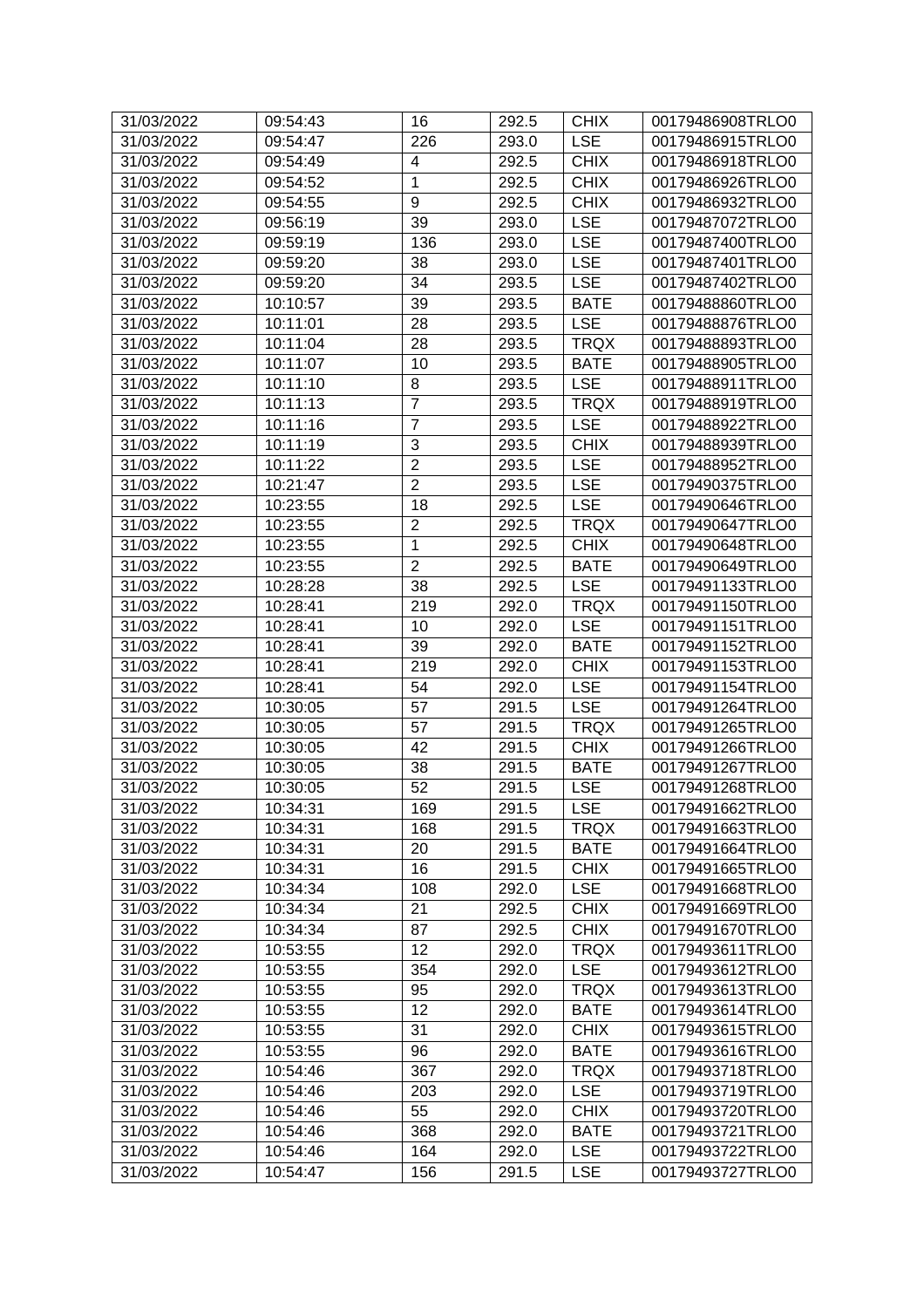| 31/03/2022 | 10:54:47 | 156 | 291.5 | <b>TRQX</b> | 00179493728TRLO0 |
|------------|----------|-----|-------|-------------|------------------|
| 31/03/2022 | 10:54:47 | 157 | 291.5 | <b>BATE</b> | 00179493729TRLO0 |
| 31/03/2022 | 10:54:47 | 156 | 291.5 | <b>CHIX</b> | 00179493730TRLO0 |
| 31/03/2022 | 11:00:15 | 39  | 290.5 | <b>LSE</b>  | 00179494485TRLO0 |
| 31/03/2022 | 11:00:16 | 40  | 291.5 | <b>BATE</b> | 00179494487TRLO0 |
| 31/03/2022 | 11:00:18 | 39  | 291.5 | <b>TRQX</b> | 00179494488TRLO0 |
| 31/03/2022 | 11:00:20 | 39  | 291.5 | <b>CHIX</b> | 00179494489TRLO0 |
| 31/03/2022 | 11:00:22 | 15  | 291.0 | <b>LSE</b>  | 00179494491TRLO0 |
| 31/03/2022 | 11:00:24 | 18  | 291.0 | <b>CHIX</b> | 00179494495TRLO0 |
| 31/03/2022 | 11:02:58 | 14  | 290.5 | <b>LSE</b>  | 00179494777TRLO0 |
| 31/03/2022 | 11:02:58 | 14  | 290.5 | <b>TRQX</b> | 00179494778TRLO0 |
| 31/03/2022 | 11:02:58 | 15  | 290.5 | <b>BATE</b> | 00179494779TRLO0 |
| 31/03/2022 | 11:02:58 | 14  | 290.5 | <b>CHIX</b> | 00179494780TRLO0 |
| 31/03/2022 | 11:02:58 | 71  | 290.5 | <b>CHIX</b> | 00179494781TRLO0 |
| 31/03/2022 | 11:04:00 | 145 | 290.0 | <b>TRQX</b> | 00179494909TRLO0 |
| 31/03/2022 | 11:04:00 | 146 | 290.0 | <b>BATE</b> | 00179494910TRLO0 |
| 31/03/2022 | 11:04:00 | 145 | 290.0 | <b>CHIX</b> | 00179494911TRLO0 |
| 31/03/2022 | 11:04:00 | 145 | 290.0 | <b>LSE</b>  | 00179494912TRLO0 |
| 31/03/2022 | 11:05:13 | 538 | 291.0 | <b>BATE</b> | 00179495054TRLO0 |
| 31/03/2022 | 11:06:30 | 402 | 290.0 | <b>TRQX</b> | 00179495224TRLO0 |
| 31/03/2022 | 11:06:30 | 402 | 290.0 | <b>LSE</b>  | 00179495225TRLO0 |
| 31/03/2022 | 11:06:30 | 402 | 290.0 | <b>CHIX</b> | 00179495226TRLO0 |
| 31/03/2022 | 11:06:30 | 402 | 290.0 | <b>BATE</b> | 00179495227TRLO0 |
| 31/03/2022 | 11:16:03 | 402 | 290.0 | <b>TRQX</b> | 00179496197TRLO0 |
| 31/03/2022 | 11:16:03 | 402 | 290.0 | <b>CHIX</b> | 00179496198TRLO0 |
| 31/03/2022 | 11:16:03 | 402 | 290.0 | <b>BATE</b> | 00179496199TRLO0 |
| 31/03/2022 | 11:16:03 | 402 | 290.0 | <b>LSE</b>  | 00179496200TRLO0 |
| 31/03/2022 | 11:16:03 | 536 | 290.0 | <b>TRQX</b> | 00179496201TRLO0 |
| 31/03/2022 | 11:16:03 | 536 | 290.0 | <b>LSE</b>  | 00179496202TRLO0 |
| 31/03/2022 | 11:16:03 | 536 | 290.0 | <b>CHIX</b> | 00179496203TRLO0 |
| 31/03/2022 | 11:16:03 | 534 | 289.5 | <b>BATE</b> | 00179496204TRLO0 |
| 31/03/2022 | 11:16:05 | 536 | 289.0 | <b>LSE</b>  | 00179496207TRLO0 |
| 31/03/2022 | 11:16:05 | 752 | 289.0 | <b>TRQX</b> | 00179496208TRLO0 |
| 31/03/2022 | 11:16:05 | 407 | 289.0 | <b>TRQX</b> | 00179496209TRLO0 |
| 31/03/2022 | 11:16:05 | 536 | 289.0 | <b>BATE</b> | 00179496210TRLO0 |
| 31/03/2022 | 11:16:05 | 536 | 289.0 | <b>CHIX</b> | 00179496211TRLO0 |
| 31/03/2022 | 11:16:05 | 337 | 289.0 | <b>TRQX</b> | 00179496212TRLO0 |
| 31/03/2022 | 11:16:25 | 20  | 289.5 | <b>TRQX</b> | 00179496230TRLO0 |
| 31/03/2022 | 11:16:25 | 873 | 289.5 | <b>CHIX</b> | 00179496231TRLO0 |
| 31/03/2022 | 11:16:25 | 357 | 289.5 | <b>LSE</b>  | 00179496232TRLO0 |
| 31/03/2022 | 11:16:25 | 358 | 289.5 | <b>BATE</b> | 00179496233TRLO0 |
| 31/03/2022 | 11:16:29 | 213 | 289.0 | <b>BATE</b> | 00179496236TRLO0 |
| 31/03/2022 | 11:17:23 | 351 | 289.0 | <b>TRQX</b> | 00179496294TRLO0 |
| 31/03/2022 | 11:17:23 | 61  | 289.0 | <b>BATE</b> | 00179496295TRLO0 |
| 31/03/2022 | 11:17:23 | 77  | 289.0 | <b>TRQX</b> | 00179496296TRLO0 |
| 31/03/2022 | 11:17:23 | 357 | 289.0 | <b>LSE</b>  | 00179496297TRLO0 |
| 31/03/2022 | 11:17:23 | 78  | 289.0 | <b>CHIX</b> | 00179496298TRLO0 |
| 31/03/2022 | 11:17:23 | 25  | 289.0 | <b>BATE</b> | 00179496299TRLO0 |
| 31/03/2022 | 11:17:23 | 6   | 289.0 | <b>BATE</b> | 00179496301TRLO0 |
| 31/03/2022 | 11:17:23 | 18  | 289.0 | <b>TRQX</b> | 00179496302TRLO0 |
| 31/03/2022 | 11:17:23 | 10  | 289.0 | <b>BATE</b> | 00179496303TRLO0 |
| 31/03/2022 | 11:17:23 | 17  | 289.0 | <b>BATE</b> | 00179496304TRLO0 |
| 31/03/2022 | 11:17:23 | 369 | 289.0 | <b>CHIX</b> | 00179496300TRLO0 |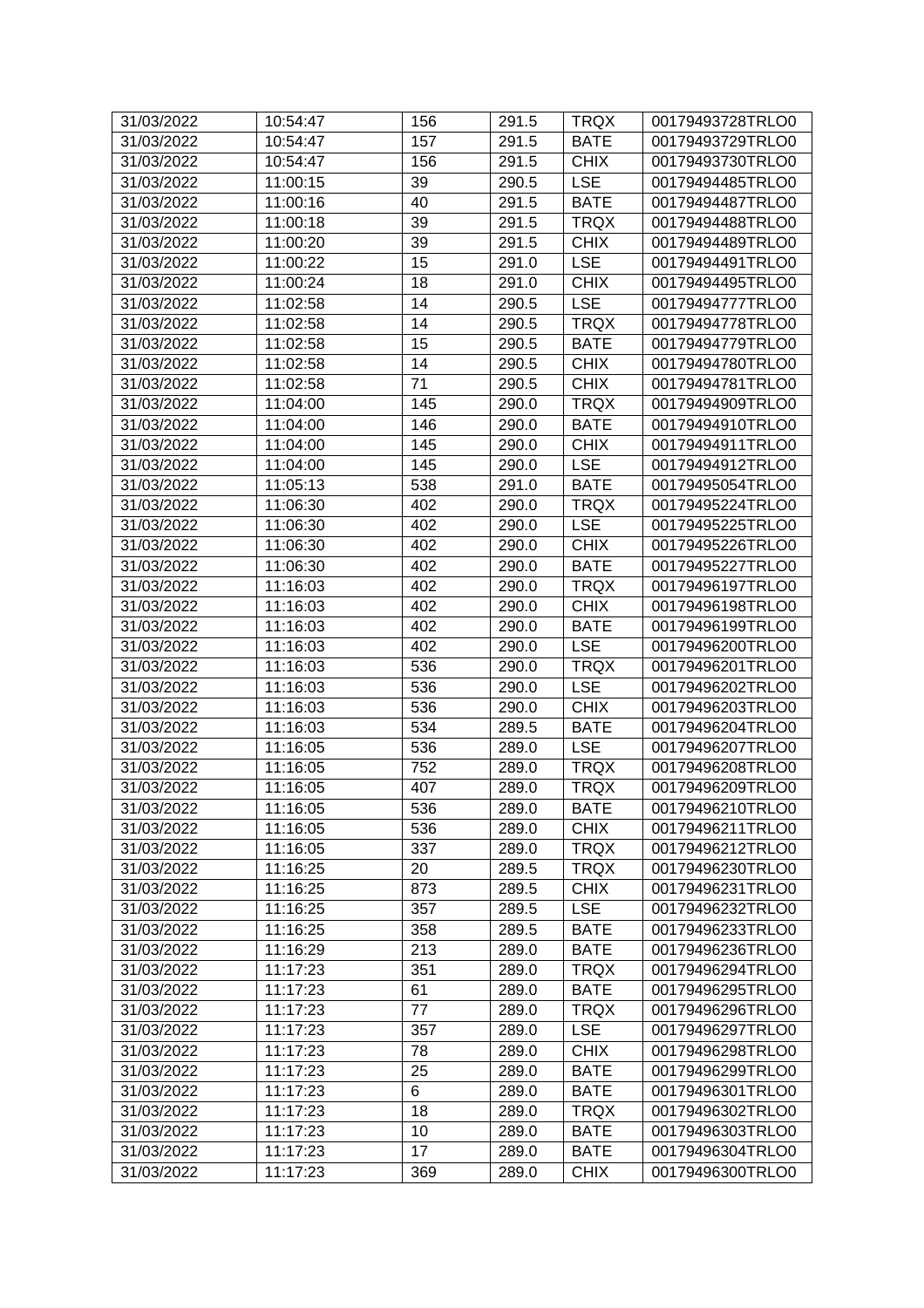| 31/03/2022 | 11:17:23 | 26  | 289.0 | <b>BATE</b> | 00179496305TRLO0 |
|------------|----------|-----|-------|-------------|------------------|
| 31/03/2022 | 11:17:28 | 340 | 288.5 | <b>TRQX</b> | 00179496310TRLO0 |
| 31/03/2022 | 11:17:29 | 287 | 288.5 | <b>TRQX</b> | 00179496313TRLO0 |
| 31/03/2022 | 11:17:29 | 302 | 288.5 | <b>LSE</b>  | 00179496314TRLO0 |
| 31/03/2022 | 11:17:29 | 75  | 288.5 | <b>TRQX</b> | 00179496315TRLO0 |
| 31/03/2022 | 11:17:29 | 302 | 288.5 | <b>BATE</b> | 00179496316TRLO0 |
| 31/03/2022 | 11:17:29 | 302 | 288.5 | <b>CHIX</b> | 00179496317TRLO0 |
| 31/03/2022 | 11:22:39 | 402 | 287.5 | <b>BATE</b> | 00179497311TRLO0 |
| 31/03/2022 | 11:22:39 | 16  | 287.5 | <b>TRQX</b> | 00179497312TRLO0 |
| 31/03/2022 | 11:22:39 | 26  | 287.5 | <b>CHIX</b> | 00179497313TRLO0 |
| 31/03/2022 | 11:25:00 | 402 | 287.5 | <b>LSE</b>  | 00179497546TRLO0 |
| 31/03/2022 | 11:25:00 | 386 | 287.5 | <b>TRQX</b> | 00179497547TRLO0 |
| 31/03/2022 | 11:25:00 | 240 | 287.5 | <b>CHIX</b> | 00179497548TRLO0 |
| 31/03/2022 | 11:25:00 | 136 | 287.5 | <b>CHIX</b> | 00179497549TRLO0 |
| 31/03/2022 | 11:25:00 | 173 | 286.5 | <b>BATE</b> | 00179497550TRLO0 |
| 31/03/2022 | 11:25:00 | 423 | 286.5 | <b>LSE</b>  | 00179497551TRLO0 |
| 31/03/2022 | 11:25:26 | 174 | 286.0 | <b>BATE</b> | 00179497587TRLO0 |
| 31/03/2022 | 11:25:28 | 21  | 286.0 | <b>TRQX</b> | 00179497595TRLO0 |
| 31/03/2022 | 11:25:28 | 9   | 286.0 | <b>TRQX</b> | 00179497596TRLO0 |
| 31/03/2022 | 11:25:28 | 23  | 286.0 | <b>TRQX</b> | 00179497597TRLO0 |
| 31/03/2022 | 11:25:28 | 121 | 286.0 | <b>TRQX</b> | 00179497598TRLO0 |
| 31/03/2022 | 11:25:28 | 14  | 286.0 | <b>CHIX</b> | 00179497599TRLO0 |
| 31/03/2022 | 11:25:31 | 67  | 286.0 | <b>TRQX</b> | 00179497603TRLO0 |
| 31/03/2022 | 11:25:31 | 402 | 286.0 | <b>LSE</b>  | 00179497604TRLO0 |
| 31/03/2022 | 11:25:31 | 161 | 286.0 | <b>TRQX</b> | 00179497605TRLO0 |
| 31/03/2022 | 11:25:31 | 228 | 286.0 | <b>BATE</b> | 00179497606TRLO0 |
| 31/03/2022 | 11:25:31 | 388 | 286.0 | <b>CHIX</b> | 00179497607TRLO0 |
| 31/03/2022 | 11:26:07 | 264 | 285.5 | <b>LSE</b>  | 00179497638TRLO0 |
| 31/03/2022 | 11:26:07 | 528 | 285.5 | <b>LSE</b>  | 00179497640TRLO0 |
| 31/03/2022 | 11:26:07 | 12  | 286.5 | <b>CHIX</b> | 00179497641TRLO0 |
| 31/03/2022 | 11:26:07 | 158 | 286.5 | <b>CHIX</b> | 00179497642TRLO0 |
| 31/03/2022 | 11:26:07 | 155 | 285.5 | <b>BATE</b> | 00179497643TRLO0 |
| 31/03/2022 | 11:26:09 | 312 | 286.5 | <b>LSE</b>  | 00179497648TRLO0 |
| 31/03/2022 | 11:26:10 | 81  | 286.0 | <b>CHIX</b> | 00179497656TRLO0 |
| 31/03/2022 | 11:26:11 | 68  | 286.0 | <b>TRQX</b> | 00179497658TRLO0 |
| 31/03/2022 | 11:26:11 | 101 | 286.0 | <b>TRQX</b> | 00179497659TRLO0 |
| 31/03/2022 | 11:26:11 | 78  | 286.5 | <b>LSE</b>  | 00179497660TRLO0 |
| 31/03/2022 | 11:27:00 | 205 | 285.5 | <b>TRQX</b> | 00179497708TRLO0 |
| 31/03/2022 | 11:27:00 | 39  | 285.5 | <b>LSE</b>  | 00179497709TRLO0 |
| 31/03/2022 | 11:27:00 | 15  | 285.5 | <b>BATE</b> | 00179497710TRLO0 |
| 31/03/2022 | 11:27:00 | 21  | 285.5 | <b>CHIX</b> | 00179497711TRLO0 |
| 31/03/2022 | 11:27:00 | 51  | 285.5 | <b>LSE</b>  | 00179497712TRLO0 |
| 31/03/2022 | 11:27:02 | 97  | 284.0 | <b>TRQX</b> | 00179497714TRLO0 |
| 31/03/2022 | 11:27:02 | 98  | 284.0 | <b>LSE</b>  | 00179497715TRLO0 |
| 31/03/2022 | 11:27:02 | 98  | 284.0 | <b>CHIX</b> | 00179497716TRLO0 |
| 31/03/2022 | 11:27:02 | 98  | 284.0 | <b>BATE</b> | 00179497717TRLO0 |
| 31/03/2022 | 11:27:10 | 16  | 283.5 | <b>TRQX</b> | 00179497728TRLO0 |
| 31/03/2022 | 11:27:10 | 17  | 283.5 | <b>BATE</b> | 00179497729TRLO0 |
| 31/03/2022 | 11:27:10 | 17  | 283.5 | <b>CHIX</b> | 00179497730TRLO0 |
| 31/03/2022 | 11:27:10 | 93  | 284.5 | <b>CHIX</b> | 00179497731TRLO0 |
| 31/03/2022 | 11:27:11 | 165 | 284.5 | <b>BATE</b> | 00179497735TRLO0 |
| 31/03/2022 | 11:27:13 | 110 | 284.0 | <b>LSE</b>  | 00179497743TRLO0 |
| 31/03/2022 | 11:27:13 | 60  | 284.5 | <b>CHIX</b> | 00179497744TRLO0 |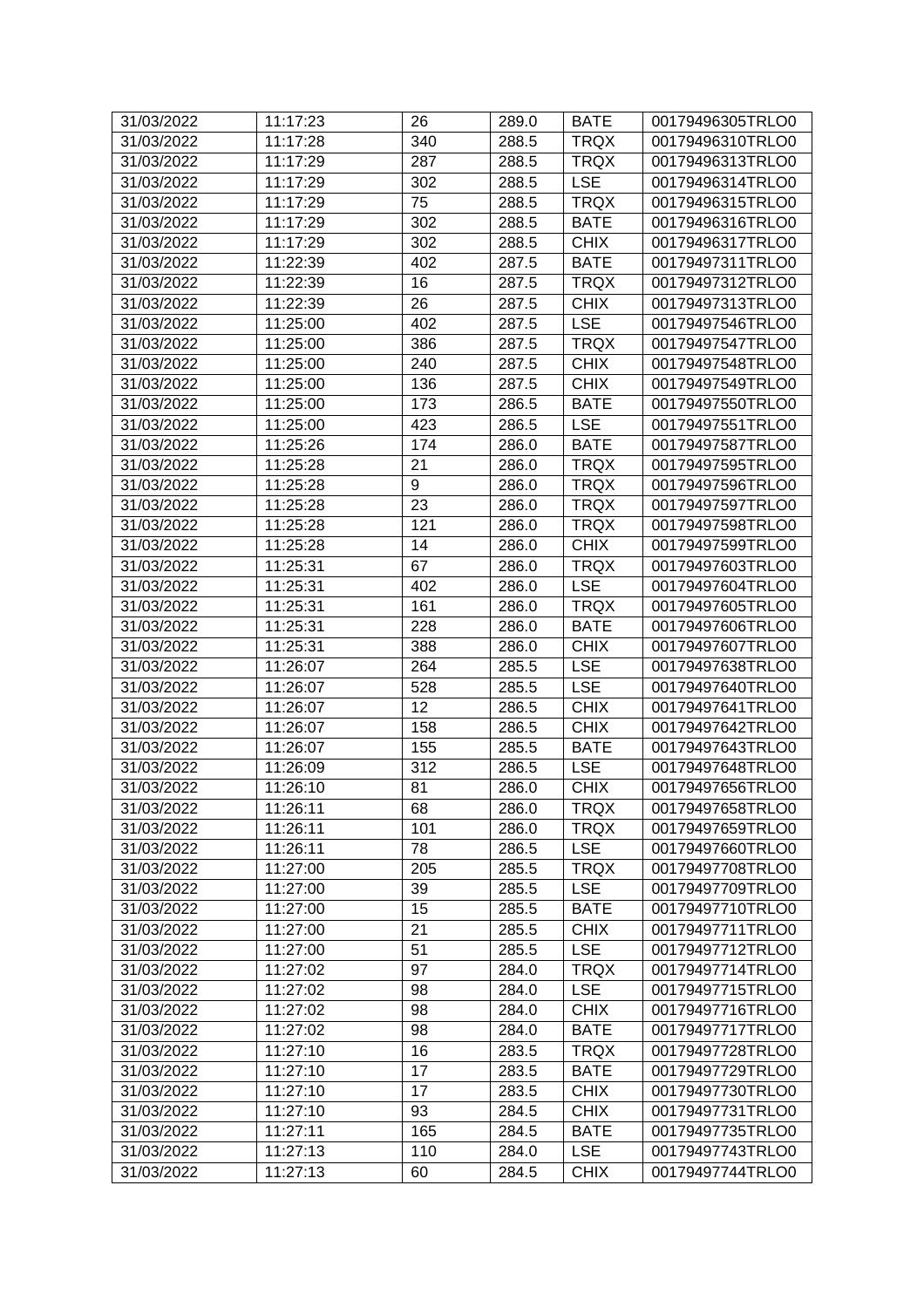| 31/03/2022 | 11:27:13 | 71                 | 284.5 | <b>CHIX</b> | 00179497745TRLO0 |
|------------|----------|--------------------|-------|-------------|------------------|
| 31/03/2022 | 11:27:13 | 9                  | 284.5 | <b>CHIX</b> | 00179497746TRLO0 |
| 31/03/2022 | 11:27:15 | 97                 | 284.0 | <b>LSE</b>  | 00179497754TRLO0 |
| 31/03/2022 | 11:27:18 | 29                 | 283.5 | <b>BATE</b> | 00179497760TRLO0 |
| 31/03/2022 | 11:27:18 | 97                 | 284.0 | <b>CHIX</b> | 00179497761TRLO0 |
| 31/03/2022 | 11:27:19 | 84                 | 284.0 | <b>LSE</b>  | 00179497762TRLO0 |
| 31/03/2022 | 11:27:22 | 83                 | 284.0 | <b>TRQX</b> | 00179497774TRLO0 |
| 31/03/2022 | 11:27:22 | 12                 | 283.5 | <b>BATE</b> | 00179497779TRLO0 |
| 31/03/2022 | 11:27:25 | 98                 | 284.0 | <b>LSE</b>  | 00179497802TRLO0 |
| 31/03/2022 | 11:27:28 | 43                 | 284.0 | <b>BATE</b> | 00179497804TRLO0 |
| 31/03/2022 | 11:27:30 | 25                 | 284.0 | <b>LSE</b>  | 00179497808TRLO0 |
| 31/03/2022 | 11:27:31 | 24                 | 284.0 | <b>CHIX</b> | 00179497809TRLO0 |
| 31/03/2022 | 11:27:34 | 8                  | 284.0 | <b>LSE</b>  | 00179497830TRLO0 |
| 31/03/2022 | 11:27:34 | 24                 | 284.5 | <b>TRQX</b> | 00179497831TRLO0 |
| 31/03/2022 | 11:27:46 | 29                 | 283.5 | <b>TRQX</b> | 00179497870TRLO0 |
| 31/03/2022 | 11:28:07 | $\overline{1,556}$ | 283.5 | <b>TRQX</b> | 00179497894TRLO0 |
| 31/03/2022 | 11:28:07 | $\overline{7}$     | 283.5 | <b>LSE</b>  | 00179497895TRLO0 |
| 31/03/2022 | 11:28:07 | 10                 | 283.5 | <b>BATE</b> | 00179497896TRLO0 |
| 31/03/2022 | 11:28:07 | 6                  | 283.5 | <b>CHIX</b> | 00179497897TRLO0 |
| 31/03/2022 | 11:28:07 | 640                | 283.0 | <b>TRQX</b> | 00179497898TRLO0 |
| 31/03/2022 | 11:28:27 | 29                 | 283.0 | <b>TRQX</b> | 00179497915TRLO0 |
| 31/03/2022 | 11:28:27 | 73                 | 283.5 | <b>CHIX</b> | 00179497916TRLO0 |
| 31/03/2022 | 11:28:28 | 75                 | 283.5 | <b>TRQX</b> | 00179497918TRLO0 |
| 31/03/2022 | 11:28:28 | 460                | 283.5 | <b>TRQX</b> | 00179497919TRLO0 |
| 31/03/2022 | 11:28:30 | 300                | 283.0 | <b>CHIX</b> | 00179497920TRLO0 |
| 31/03/2022 | 11:28:30 | 73                 | 283.5 | <b>LSE</b>  | 00179497921TRLO0 |
| 31/03/2022 | 11:28:31 | 150                | 283.5 | <b>CHIX</b> | 00179497923TRLO0 |
| 31/03/2022 | 11:28:31 | 18                 | 283.5 | <b>CHIX</b> | 00179497924TRLO0 |
| 31/03/2022 | 11:28:31 | 259                | 283.5 | <b>CHIX</b> | 00179497925TRLO0 |
| 31/03/2022 | 11:28:34 | 493                | 283.5 | <b>LSE</b>  | 00179497928TRLO0 |
| 31/03/2022 | 11:28:37 | 134                | 283.5 | <b>TRQX</b> | 00179497930TRLO0 |
| 31/03/2022 | 11:28:40 | 218                | 283.5 | <b>LSE</b>  | 00179497951TRLO0 |
| 31/03/2022 | 11:28:43 | 107                | 283.5 | <b>CHIX</b> | 00179497953TRLO0 |
| 31/03/2022 | 11:28:45 | 73                 | 283.5 | <b>BATE</b> | 00179497957TRLO0 |
| 31/03/2022 | 11:28:46 | 55                 | 283.5 | LSE         | 00179497958TRLO0 |
| 31/03/2022 | 11:28:49 | 33                 | 283.5 | <b>TRQX</b> | 00179497961TRLO0 |
| 31/03/2022 | 11:28:52 | 27                 | 283.5 | <b>CHIX</b> | 00179497965TRLO0 |
| 31/03/2022 | 11:28:54 | 18                 | 283.5 | <b>BATE</b> | 00179497969TRLO0 |
| 31/03/2022 | 11:28:55 | 14                 | 283.5 | <b>LSE</b>  | 00179497971TRLO0 |
| 31/03/2022 | 11:28:58 | 8                  | 283.5 | <b>TRQX</b> | 00179497982TRLO0 |
| 31/03/2022 | 11:29:01 | $\overline{7}$     | 283.5 | <b>TRQX</b> | 00179497987TRLO0 |
| 31/03/2022 | 11:29:04 | $\overline{7}$     | 283.5 | <b>CHIX</b> | 00179498001TRLO0 |
| 31/03/2022 | 11:29:06 | 4                  | 283.5 | <b>BATE</b> | 00179498007TRLO0 |
| 31/03/2022 | 11:29:07 | 4                  | 283.5 | <b>LSE</b>  | 00179498009TRLO0 |
| 31/03/2022 | 11:29:10 | $\overline{2}$     | 283.5 | <b>CHIX</b> | 00179498010TRLO0 |
| 31/03/2022 | 11:29:12 | 1                  | 283.0 | <b>LSE</b>  | 00179498014TRLO0 |
| 31/03/2022 | 11:29:12 | $\mathbf{2}$       | 283.0 | <b>TRQX</b> | 00179498015TRLO0 |
| 31/03/2022 | 11:29:12 | 1                  | 283.0 | <b>TRQX</b> | 00179498016TRLO0 |
| 31/03/2022 | 11:29:12 | 1                  | 283.0 | <b>BATE</b> | 00179498017TRLO0 |
| 31/03/2022 | 11:31:58 | 136                | 284.0 | <b>LSE</b>  | 00179498272TRLO0 |
| 31/03/2022 | 11:32:01 | 137                | 283.5 | <b>CHIX</b> | 00179498276TRLO0 |
| 31/03/2022 | 11:32:49 | 12                 | 283.0 | <b>TRQX</b> | 00179498345TRLO0 |
| 31/03/2022 | 11:34:41 | 124                | 283.0 | <b>TRQX</b> | 00179498515TRLO0 |
|            |          |                    |       |             |                  |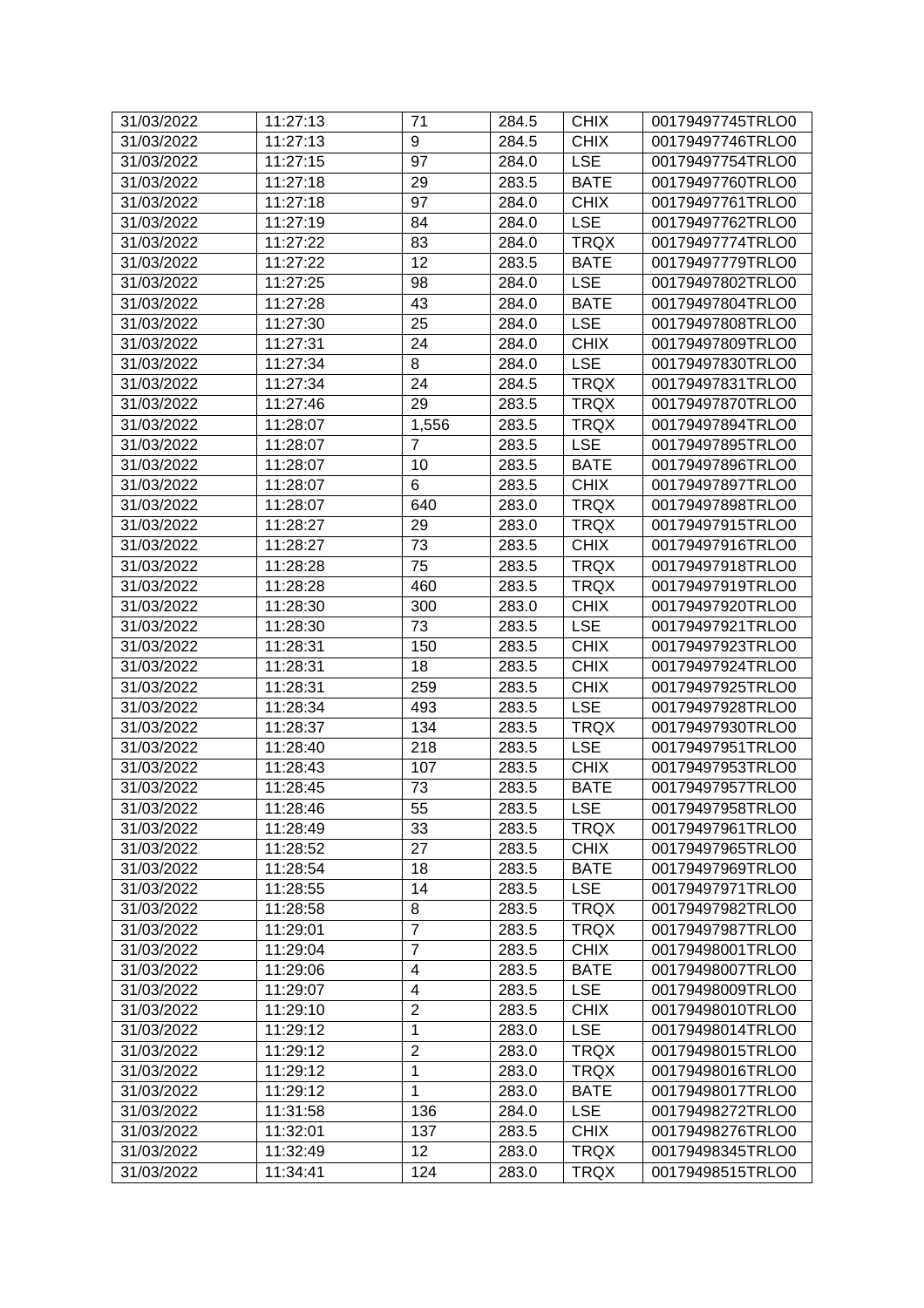| 31/03/2022 | 11:34:41 | 945                     | 283.0 | <b>LSE</b>  | 00179498516TRLO0 |
|------------|----------|-------------------------|-------|-------------|------------------|
| 31/03/2022 | 11:34:41 | 17                      | 283.0 | <b>BATE</b> | 00179498517TRLO0 |
| 31/03/2022 | 11:34:41 | 28                      | 283.0 | <b>BATE</b> | 00179498518TRLO0 |
| 31/03/2022 | 11:34:42 | 18                      | 282.5 | <b>LSE</b>  | 00179498519TRLO0 |
| 31/03/2022 | 11:34:43 | 290                     | 282.5 | <b>LSE</b>  | 00179498531TRLO0 |
| 31/03/2022 | 11:34:44 | 77                      | 282.5 | <b>LSE</b>  | 00179498534TRLO0 |
| 31/03/2022 | 11:34:44 | 308                     | 282.5 | <b>TRQX</b> | 00179498535TRLO0 |
| 31/03/2022 | 11:34:44 | 137                     | 282.5 | <b>BATE</b> | 00179498536TRLO0 |
| 31/03/2022 | 11:34:44 | 309                     | 282.5 | <b>CHIX</b> | 00179498537TRLO0 |
| 31/03/2022 | 11:34:44 | 19                      | 282.5 | <b>LSE</b>  | 00179498538TRLO0 |
| 31/03/2022 | 11:35:00 | 62                      | 282.5 | <b>LSE</b>  | 00179498554TRLO0 |
| 31/03/2022 | 11:35:01 | 175                     | 282.0 | <b>LSE</b>  | 00179498555TRLO0 |
| 31/03/2022 | 11:35:01 | 62                      | 282.5 | <b>BATE</b> | 00179498556TRLO0 |
| 31/03/2022 | 11:35:30 | 61                      | 283.0 | <b>TRQX</b> | 00179498616TRLO0 |
| 31/03/2022 | 11:35:34 | 62                      | 282.5 | <b>CHIX</b> | 00179498621TRLO0 |
| 31/03/2022 | 11:35:34 | 303                     | 283.0 | <b>TRQX</b> | 00179498622TRLO0 |
| 31/03/2022 | 11:35:34 | 37                      | 283.0 | <b>TRQX</b> | 00179498623TRLO0 |
| 31/03/2022 | 11:35:35 | 15                      | 283.0 | <b>LSE</b>  | 00179498624TRLO0 |
| 31/03/2022 | 11:35:37 | 68                      | 283.0 | <b>CHIX</b> | 00179498629TRLO0 |
| 31/03/2022 | 11:35:37 | 38                      | 282.5 | <b>TRQX</b> | 00179498630TRLO0 |
| 31/03/2022 | 11:35:37 | $\overline{\mathbf{4}}$ | 282.5 | <b>LSE</b>  | 00179498631TRLO0 |
| 31/03/2022 | 11:35:37 | 30                      | 282.5 | <b>TRQX</b> | 00179498632TRLO0 |
| 31/03/2022 | 11:35:37 | 230                     | 282.5 | <b>BATE</b> | 00179498633TRLO0 |
| 31/03/2022 | 11:36:39 | 150                     | 282.0 | <b>CHIX</b> | 00179498761TRLO0 |
| 31/03/2022 | 11:36:40 | 149                     | 282.0 | <b>LSE</b>  | 00179498764TRLO0 |
| 31/03/2022 | 11:36:41 | 5                       | 282.0 | <b>CHIX</b> | 00179498765TRLO0 |
| 31/03/2022 | 11:36:41 | 32                      | 282.0 | <b>CHIX</b> | 00179498766TRLO0 |
| 31/03/2022 | 11:36:43 | 149                     | 282.0 | <b>TRQX</b> | 00179498767TRLO0 |
| 31/03/2022 | 11:36:46 | 38                      | 282.0 | <b>LSE</b>  | 00179498769TRLO0 |
| 31/03/2022 | 11:36:49 | 6                       | 282.0 | <b>BATE</b> | 00179498774TRLO0 |
| 31/03/2022 | 11:36:49 | 144                     | 282.0 | <b>BATE</b> | 00179498775TRLO0 |
| 31/03/2022 | 11:36:52 | 10                      | 282.0 | <b>LSE</b>  | 00179498777TRLO0 |
| 31/03/2022 | 11:36:54 | 3                       | 282.0 | <b>LSE</b>  | 00179498782TRLO0 |
| 31/03/2022 | 11:38:00 | 36                      | 281.5 | <b>TRQX</b> | 00179498842TRLO0 |
| 31/03/2022 | 11:38:00 | 16                      | 281.5 | <b>CHIX</b> | 00179498843TRLO0 |
| 31/03/2022 | 11:38:00 | 15                      | 281.5 | <b>LSE</b>  | 00179498844TRLO0 |
| 31/03/2022 | 11:38:00 | 37                      | 281.5 | <b>BATE</b> | 00179498845TRLO0 |
| 31/03/2022 | 11:38:00 | 9                       | 281.5 | <b>LSE</b>  | 00179498846TRLO0 |
| 31/03/2022 | 11:38:02 | 27                      | 280.5 | <b>TRQX</b> | 00179498848TRLO0 |
| 31/03/2022 | 11:38:02 | 75                      | 280.5 | <b>LSE</b>  | 00179498849TRLO0 |
| 31/03/2022 | 11:38:02 | 48                      | 280.5 | <b>TRQX</b> | 00179498850TRLO0 |
| 31/03/2022 | 11:38:02 | 76                      | 280.5 | <b>BATE</b> | 00179498851TRLO0 |
| 31/03/2022 | 11:38:03 | 220                     | 281.0 | <b>TRQX</b> | 00179498852TRLO0 |
| 31/03/2022 | 11:38:03 | 76                      | 281.0 | <b>CHIX</b> | 00179498853TRLO0 |
| 31/03/2022 | 11:38:03 | 220                     | 281.0 | <b>BATE</b> | 00179498854TRLO0 |
| 31/03/2022 | 11:38:37 | 8                       | 280.5 | <b>TRQX</b> | 00179498928TRLO0 |
| 31/03/2022 | 11:38:37 | 73                      | 280.5 | <b>TRQX</b> | 00179498929TRLO0 |
| 31/03/2022 | 11:38:37 | 114                     | 280.5 | <b>LSE</b>  | 00179498930TRLO0 |
| 31/03/2022 | 11:38:37 | 33                      | 280.5 | <b>TRQX</b> | 00179498931TRLO0 |
| 31/03/2022 | 11:38:37 | 114                     | 280.5 | <b>CHIX</b> | 00179498932TRLO0 |
| 31/03/2022 | 11:38:37 | 115                     | 280.5 | <b>BATE</b> | 00179498933TRLO0 |
| 31/03/2022 | 11:38:48 | 28                      | 280.0 | <b>TRQX</b> | 00179498951TRLO0 |
| 31/03/2022 | 11:38:48 | 28                      | 280.0 | <b>LSE</b>  | 00179498952TRLO0 |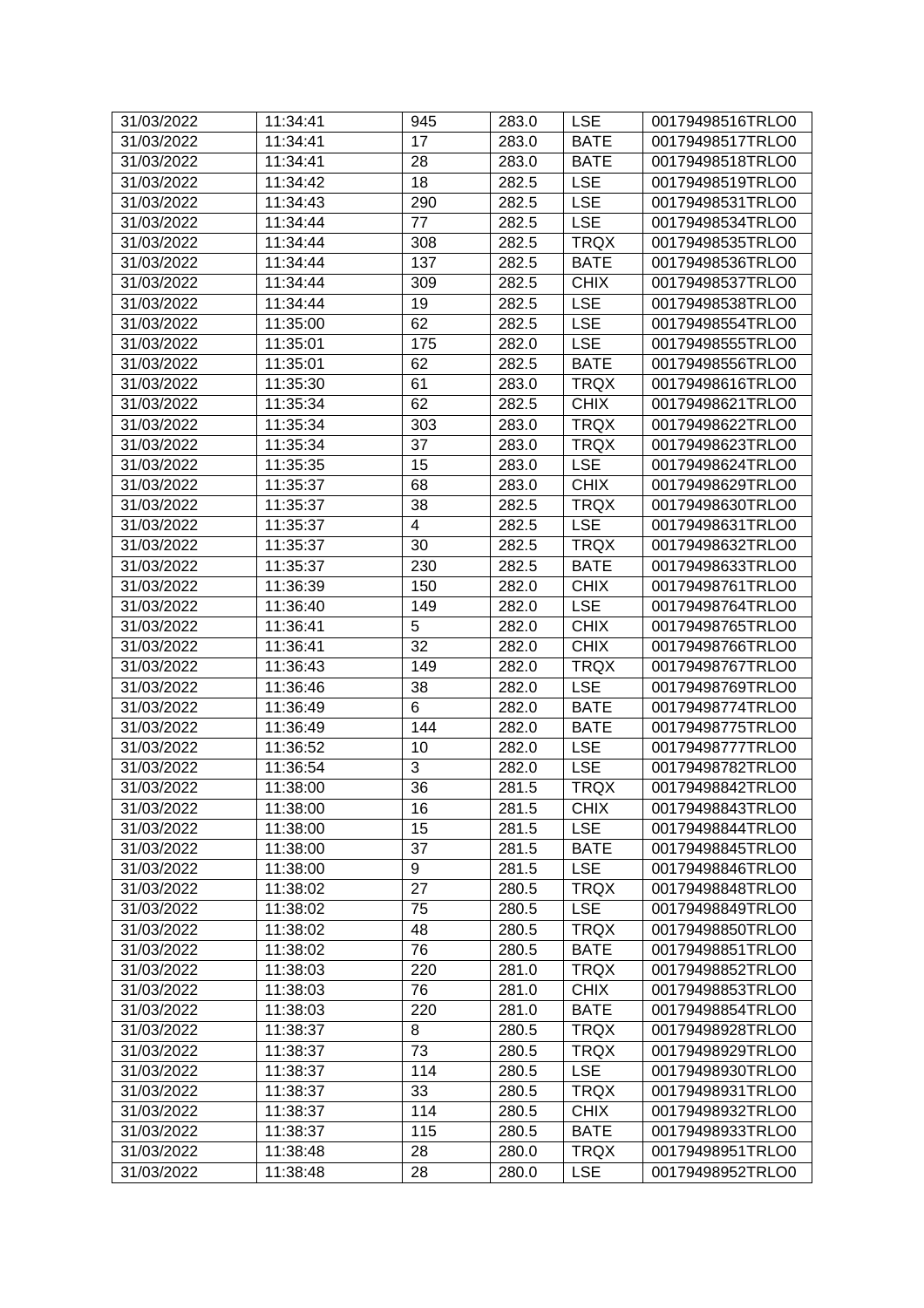| 31/03/2022 | 11:38:48 | 29  | 280.0 | <b>CHIX</b> | 00179498953TRLO0 |
|------------|----------|-----|-------|-------------|------------------|
| 31/03/2022 | 11:38:48 | 29  | 280.0 | <b>BATE</b> | 00179498954TRLO0 |
| 31/03/2022 | 11:38:48 | 88  | 280.0 | <b>BATE</b> | 00179498955TRLO0 |
| 31/03/2022 | 11:38:49 | 95  | 279.5 | <b>TRQX</b> | 00179498958TRLO0 |
| 31/03/2022 | 11:38:49 | 95  | 279.5 | <b>LSE</b>  | 00179498959TRLO0 |
| 31/03/2022 | 11:38:49 | 95  | 279.5 | <b>CHIX</b> | 00179498960TRLO0 |
| 31/03/2022 | 11:38:49 | 95  | 279.5 | <b>BATE</b> | 00179498961TRLO0 |
| 31/03/2022 | 11:39:07 | 94  | 280.0 | <b>LSE</b>  | 00179499015TRLO0 |
| 31/03/2022 | 11:39:07 | 94  | 280.5 | <b>TRQX</b> | 00179499016TRLO0 |
| 31/03/2022 | 11:39:08 | 95  | 280.0 | <b>CHIX</b> | 00179499019TRLO0 |
| 31/03/2022 | 11:39:08 | 95  | 280.0 | <b>BATE</b> | 00179499020TRLO0 |
| 31/03/2022 | 11:39:08 | 437 | 279.5 | <b>LSE</b>  | 00179499024TRLO0 |
| 31/03/2022 | 11:39:13 | 12  | 279.0 | <b>TRQX</b> | 00179499033TRLO0 |
| 31/03/2022 | 11:39:18 | 402 | 279.0 | <b>LSE</b>  | 00179499036TRLO0 |
| 31/03/2022 | 11:39:18 | 390 | 279.0 | <b>TRQX</b> | 00179499037TRLO0 |
| 31/03/2022 | 11:39:18 | 402 | 279.0 | <b>BATE</b> | 00179499038TRLO0 |
| 31/03/2022 | 11:39:18 | 402 | 279.0 | <b>CHIX</b> | 00179499039TRLO0 |
| 31/03/2022 | 11:39:23 | 24  | 278.5 | <b>BATE</b> | 00179499041TRLO0 |
| 31/03/2022 | 11:39:25 | 200 | 278.5 | <b>LSE</b>  | 00179499042TRLO0 |
| 31/03/2022 | 11:39:25 | 307 | 279.0 | <b>TRQX</b> | 00179499043TRLO0 |
| 31/03/2022 | 11:39:25 | 90  | 279.0 | <b>TRQX</b> | 00179499044TRLO0 |
| 31/03/2022 | 11:39:25 | 5   | 279.0 | <b>TRQX</b> | 00179499045TRLO0 |
| 31/03/2022 | 11:39:25 | 110 | 278.5 | <b>CHIX</b> | 00179499046TRLO0 |
| 31/03/2022 | 11:39:27 | 242 | 279.0 | <b>LSE</b>  | 00179499050TRLO0 |
| 31/03/2022 | 11:39:27 | 78  | 279.0 | <b>LSE</b>  | 00179499051TRLO0 |
| 31/03/2022 | 11:39:27 | 25  | 279.0 | <b>LSE</b>  | 00179499052TRLO0 |
| 31/03/2022 | 11:39:27 | 3   | 278.5 | <b>CHIX</b> | 00179499053TRLO0 |
| 31/03/2022 | 11:39:28 | 202 | 279.0 | <b>LSE</b>  | 00179499054TRLO0 |
| 31/03/2022 | 11:39:28 | 128 | 279.5 | <b>TRQX</b> | 00179499055TRLO0 |
| 31/03/2022 | 11:39:31 | 102 | 279.0 | <b>BATE</b> | 00179499066TRLO0 |
| 31/03/2022 | 11:39:31 | 24  | 278.5 | <b>TRQX</b> | 00179499067TRLO0 |
| 31/03/2022 | 11:39:33 | 180 | 279.0 | <b>LSE</b>  | 00179499070TRLO0 |
| 31/03/2022 | 11:39:33 | 9   | 279.0 | <b>LSE</b>  | 00179499071TRLO0 |
| 31/03/2022 | 11:39:34 | 164 | 279.0 | <b>TRQX</b> | 00179499073TRLO0 |
| 31/03/2022 | 11:39:34 | 47  | 279.5 | <b>LSE</b>  | 00179499074TRLO0 |
| 31/03/2022 | 11:39:37 | 37  | 279.5 | <b>LSE</b>  | 00179499077TRLO0 |
| 31/03/2022 | 11:40:32 | 55  | 279.0 | <b>LSE</b>  | 00179499174TRLO0 |
| 31/03/2022 | 11:40:32 | 37  | 279.0 | <b>TRQX</b> | 00179499175TRLO0 |
| 31/03/2022 | 11:40:32 | 55  | 279.0 | <b>CHIX</b> | 00179499176TRLO0 |
| 31/03/2022 | 11:40:32 | 56  | 279.0 | <b>BATE</b> | 00179499177TRLO0 |
| 31/03/2022 | 11:41:11 | 12  | 277.5 | <b>BATE</b> | 00179499220TRLO0 |
| 31/03/2022 | 11:41:11 | 181 | 278.0 | <b>LSE</b>  | 00179499221TRLO0 |
| 31/03/2022 | 11:41:12 | 181 | 278.5 | <b>CHIX</b> | 00179499222TRLO0 |
| 31/03/2022 | 11:41:13 | 181 | 278.0 | <b>TRQX</b> | 00179499223TRLO0 |
| 31/03/2022 | 11:41:13 | 25  | 277.5 | <b>CHIX</b> | 00179499224TRLO0 |
| 31/03/2022 | 11:41:16 | 99  | 278.0 | <b>LSE</b>  | 00179499231TRLO0 |
| 31/03/2022 | 11:41:16 | 170 | 278.5 | <b>BATE</b> | 00179499232TRLO0 |
| 31/03/2022 | 11:41:41 | 123 | 278.5 | <b>LSE</b>  | 00179499242TRLO0 |
| 31/03/2022 | 11:41:43 | 125 | 278.5 | <b>BATE</b> | 00179499245TRLO0 |
| 31/03/2022 | 11:41:59 | 24  | 278.0 | <b>BATE</b> | 00179499270TRLO0 |
| 31/03/2022 | 11:42:37 | 123 | 278.0 | <b>TRQX</b> | 00179499336TRLO0 |
| 31/03/2022 | 11:42:37 | 4   | 278.0 | <b>BATE</b> | 00179499337TRLO0 |
| 31/03/2022 | 11:42:37 | 660 | 278.0 | <b>LSE</b>  | 00179499338TRLO0 |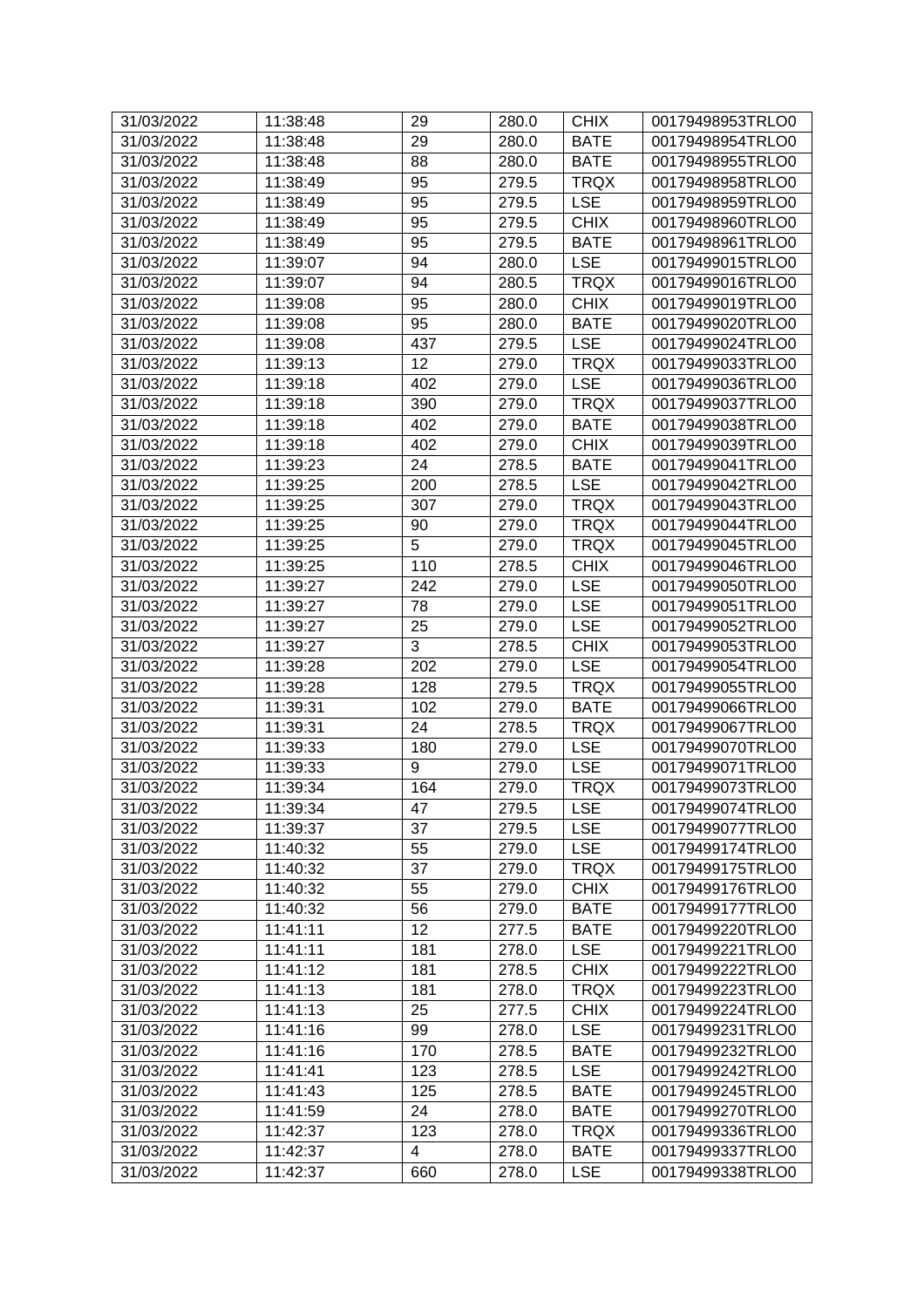| 31/03/2022 | 11:42:37 | 124            | 278.0 | <b>CHIX</b> | 00179499339TRLO0 |
|------------|----------|----------------|-------|-------------|------------------|
| 31/03/2022 | 11:42:37 | 96             | 278.0 | <b>BATE</b> | 00179499340TRLO0 |
| 31/03/2022 | 11:42:37 | 121            | 277.5 | <b>TRQX</b> | 00179499341TRLO0 |
| 31/03/2022 | 11:42:37 | 478            | 277.5 | <b>TRQX</b> | 00179499342TRLO0 |
| 31/03/2022 | 11:42:46 | 88             | 277.0 | <b>LSE</b>  | 00179499368TRLO0 |
| 31/03/2022 | 11:43:16 | 88             | 277.0 | <b>TRQX</b> | 00179499395TRLO0 |
| 31/03/2022 | 11:43:16 | 350            | 277.0 | <b>TRQX</b> | 00179499396TRLO0 |
| 31/03/2022 | 11:43:16 | 89             | 277.0 | <b>CHIX</b> | 00179499397TRLO0 |
| 31/03/2022 | 11:43:16 | 89             | 277.0 | <b>BATE</b> | 00179499398TRLO0 |
| 31/03/2022 | 11:43:16 | 43             | 277.0 | <b>LSE</b>  | 00179499399TRLO0 |
| 31/03/2022 | 11:43:33 | 310            | 276.5 | <b>TRQX</b> | 00179499417TRLO0 |
| 31/03/2022 | 11:43:33 | 402            | 276.5 | <b>LSE</b>  | 00179499418TRLO0 |
| 31/03/2022 | 11:43:33 | 92             | 276.5 | <b>TRQX</b> | 00179499419TRLO0 |
| 31/03/2022 | 11:43:33 | 402            | 276.5 | <b>BATE</b> | 00179499420TRLO0 |
| 31/03/2022 | 11:43:33 | 402            | 276.5 | <b>CHIX</b> | 00179499421TRLO0 |
| 31/03/2022 | 11:44:02 | 21             | 276.0 | <b>BATE</b> | 00179499460TRLO0 |
| 31/03/2022 | 11:44:02 | 300            | 276.0 | <b>TRQX</b> | 00179499461TRLO0 |
| 31/03/2022 | 11:44:02 | 247            | 276.0 | <b>LSE</b>  | 00179499462TRLO0 |
| 31/03/2022 | 11:44:02 | 102            | 276.0 | <b>TRQX</b> | 00179499463TRLO0 |
| 31/03/2022 | 11:44:02 | 381            | 276.0 | <b>BATE</b> | 00179499464TRLO0 |
| 31/03/2022 | 11:44:02 | 402            | 276.0 | <b>CHIX</b> | 00179499465TRLO0 |
| 31/03/2022 | 11:44:02 | 155            | 276.0 | <b>LSE</b>  | 00179499466TRLO0 |
|            |          | 45             |       | <b>LSE</b>  |                  |
| 31/03/2022 | 11:44:41 |                | 275.5 |             | 00179499532TRLO0 |
| 31/03/2022 | 11:44:41 | 300            | 275.5 | <b>TRQX</b> | 00179499533TRLO0 |
| 31/03/2022 | 11:44:41 | 343            | 275.5 | <b>TRQX</b> | 00179499534TRLO0 |
| 31/03/2022 | 11:44:41 | 21             | 275.5 | <b>BATE</b> | 00179499535TRLO0 |
| 31/03/2022 | 11:44:41 | 27             | 275.5 | <b>TRQX</b> | 00179499536TRLO0 |
| 31/03/2022 | 11:44:41 | 227            | 275.5 | <b>LSE</b>  | 00179499537TRLO0 |
| 31/03/2022 | 11:44:41 | 25             | 275.5 | <b>BATE</b> | 00179499538TRLO0 |
| 31/03/2022 | 11:44:41 | 45             | 275.5 | <b>CHIX</b> | 00179499539TRLO0 |
| 31/03/2022 | 11:44:54 | 196            | 275.0 | <b>BATE</b> | 00179499572TRLO0 |
| 31/03/2022 | 11:44:55 | 196            | 275.0 | <b>LSE</b>  | 00179499579TRLO0 |
| 31/03/2022 | 11:44:56 | 195            | 274.5 | <b>TRQX</b> | 00179499580TRLO0 |
| 31/03/2022 | 11:44:56 | 391            | 274.5 | <b>BATE</b> | 00179499581TRLO0 |
| 31/03/2022 | 11:44:56 | 196            | 274.5 | <b>CHIX</b> | 00179499582TRLO0 |
| 31/03/2022 | 11:45:08 | 371            | 274.5 | <b>TRQX</b> | 00179499707TRLO0 |
| 31/03/2022 | 11:45:08 | 125            | 274.5 | <b>CHIX</b> | 00179499708TRLO0 |
| 31/03/2022 | 11:45:08 | 369            | 274.5 | <b>LSE</b>  | 00179499709TRLO0 |
| 31/03/2022 | 11:45:08 | 371            | 274.5 | <b>BATE</b> | 00179499710TRLO0 |
| 31/03/2022 | 11:45:08 | $\overline{2}$ | 274.5 | <b>LSE</b>  | 00179499711TRLO0 |
| 31/03/2022 | 11:45:08 | 15             | 274.0 | <b>TRQX</b> | 00179499712TRLO0 |
| 31/03/2022 | 11:45:08 | 105            | 274.0 | <b>TRQX</b> | 00179499713TRLO0 |
| 31/03/2022 | 11:45:08 | 286            | 274.0 | <b>TRQX</b> | 00179499714TRLO0 |
| 31/03/2022 | 11:45:08 | 18             | 274.0 | <b>TRQX</b> | 00179499715TRLO0 |
| 31/03/2022 | 11:45:08 | 286            | 274.0 | <b>TRQX</b> | 00179499716TRLO0 |
| 31/03/2022 | 11:45:08 | 31             | 274.0 | <b>TRQX</b> | 00179499717TRLO0 |
| 31/03/2022 | 11:45:18 | 118            | 274.5 | <b>BATE</b> | 00179499750TRLO0 |
| 31/03/2022 | 11:45:19 | 118            | 274.5 | <b>LSE</b>  | 00179499752TRLO0 |
| 31/03/2022 | 11:45:20 | 118            | 274.0 | <b>CHIX</b> | 00179499756TRLO0 |
| 31/03/2022 | 11:45:22 | 29             | 274.0 | <b>LSE</b>  | 00179499759TRLO0 |
| 31/03/2022 | 11:45:22 | 94             | 273.5 | <b>TRQX</b> | 00179499760TRLO0 |
| 31/03/2022 | 11:45:25 | 278            | 274.5 | <b>CHIX</b> | 00179499762TRLO0 |
| 31/03/2022 | 11:45:28 | 6              | 274.5 | <b>TRQX</b> | 00179499768TRLO0 |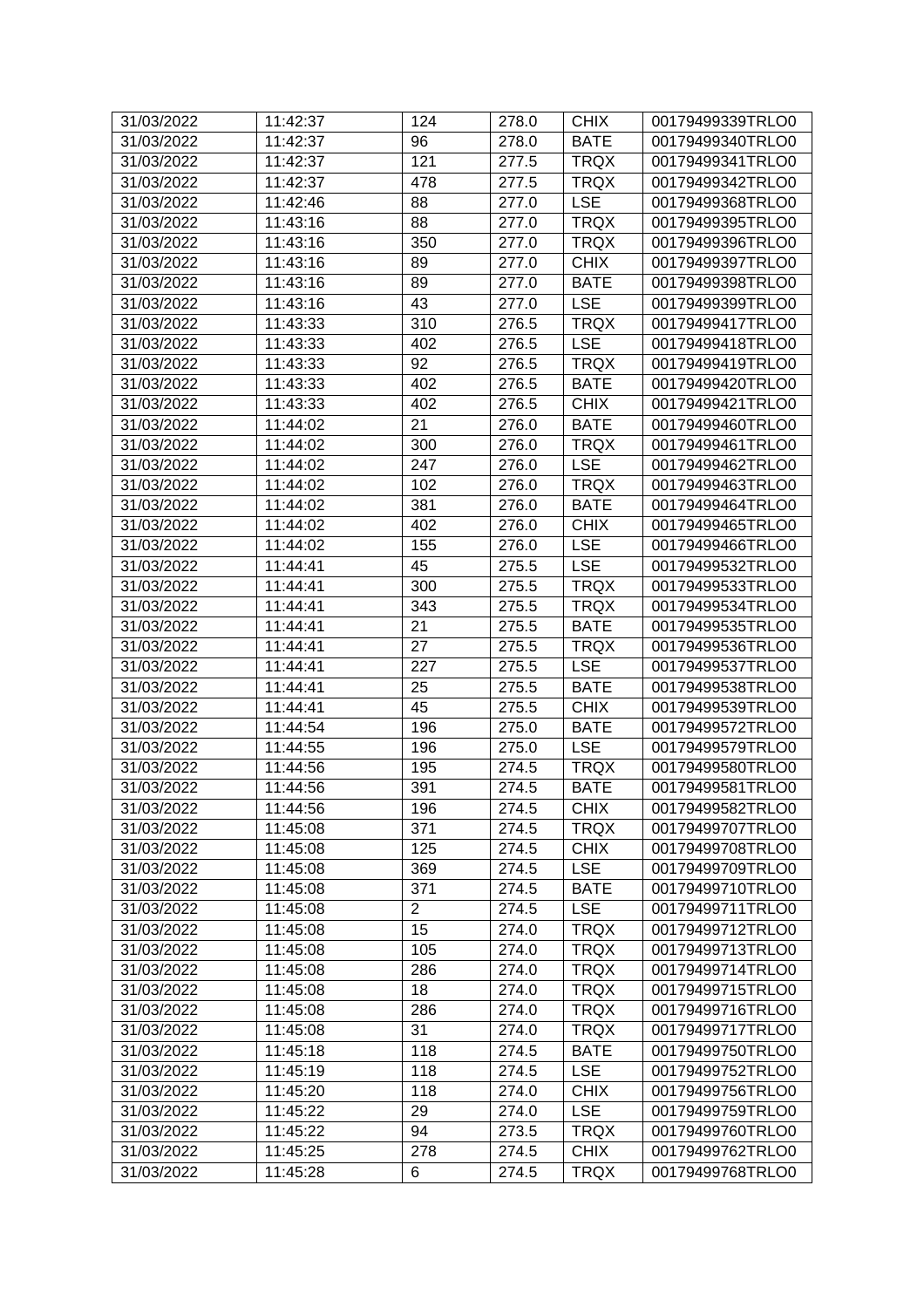| 11:45:34<br><b>BATE</b><br>31/03/2022<br>30<br>274.5<br>00179499782TRLO0<br>31/03/2022<br>11:45:37<br>23<br>274.5<br><b>TRQX</b><br>00179499784TRLO0<br>105<br><b>CHIX</b><br>31/03/2022<br>11:45:40<br>274.5<br>00179499788TRLO0<br>31/03/2022<br>11:45:40<br>54<br>274.5<br><b>CHIX</b><br>00179499789TRLO0<br>19<br>274.5<br><b>CHIX</b><br>31/03/2022<br>11:45:40<br>00179499790TRLO0<br><b>CHIX</b><br>31/03/2022<br>11:45:40<br>9<br>274.5<br>00179499791TRLO0<br>31/03/2022<br><b>BATE</b><br>11:45:41<br>84<br>274.5<br>00179499796TRLO0<br>8<br><b>LSE</b><br>31/03/2022<br>11:45:43<br>274.5<br>00179499802TRLO0<br>46<br><b>CHIX</b><br>31/03/2022<br>11:45:44<br>275.5<br>00179499807TRLO0<br>285<br><b>LSE</b><br>31/03/2022<br>11:45:46<br>275.5<br>00179499810TRLO0<br><b>LSE</b><br>11:45:46<br>285<br>31/03/2022<br>275.5<br>00179499811TRLO0<br>235<br><b>LSE</b><br>31/03/2022<br>11:45:46<br>275.5<br>00179499812TRLO0<br><b>TRQX</b><br>31/03/2022<br>11:46:07<br>275.0<br>00179499871TRLO0<br>6<br><b>LSE</b><br>31/03/2022<br>496<br>275.0<br>00179499872TRLO0<br>11:46:07<br>21<br><b>BATE</b><br>31/03/2022<br>11:46:07<br>275.0<br>00179499873TRLO0<br>11<br><b>CHIX</b><br>31/03/2022<br>11:46:07<br>275.0<br>00179499874TRLO0<br>$\overline{7}$<br><b>LSE</b><br>31/03/2022<br>11:46:07<br>275.0<br>00179499875TRLO0<br><b>CHIX</b><br>31/03/2022<br>11:48:09<br>19<br>275.0<br>00179500051TRLO0<br>31/03/2022<br>500<br>275.5<br><b>LSE</b><br>00179500052TRLO0<br>11:48:09<br><b>LSE</b><br>31/03/2022<br>164<br>275.5<br>00179500053TRLO0<br>11:48:09<br><b>LSE</b><br>203<br>31/03/2022<br>11:48:09<br>275.5<br>00179500054TRLO0<br>85<br><b>LSE</b><br>276.0<br>31/03/2022<br>11:48:09<br>00179500055TRLO0<br>357<br><b>LSE</b><br>31/03/2022<br>11:49:11<br>277.0<br>00179500155TRLO0<br><b>LSE</b><br>31/03/2022<br>11:49:13<br>87<br>277.0<br>00179500162TRLO0<br>31/03/2022<br>11:50:18<br><b>TRQX</b><br>00179500282TRLO0<br>38<br>277.0<br><b>LSE</b><br>31/03/2022<br>11:50:18<br>29<br>277.0<br>00179500283TRLO0<br>22<br><b>TRQX</b><br>31/03/2022<br>11:50:18<br>277.0<br>00179500284TRLO0<br>115<br><b>LSE</b><br>31/03/2022<br>11:50:18<br>277.0<br>00179500285TRLO0<br><b>BATE</b><br>31/03/2022<br>11:50:18<br>6<br>277.0<br>00179500286TRLO0<br>31/03/2022<br>25<br><b>TRQX</b><br>11:50:18<br>277.0<br>00179500287TRLO0<br>31/03/2022<br>11:50:18<br>52<br><b>LSE</b><br>00179500288TRLO0<br>277.0<br>80<br>31/03/2022<br>11:50:18<br>277.0<br><b>BATE</b><br>00179500289TRLO0<br><b>LSE</b><br>31/03/2022<br>599<br>277.0<br>11:50:18<br>00179500290TRLO0<br>$\overline{73}$<br>31/03/2022<br>11:50:50<br>276.0<br><b>CHIX</b><br>00179500319TRLO0<br>254<br><b>BATE</b><br>31/03/2022<br>11:50:50<br>276.0<br>00179500320TRLO0<br>31/03/2022<br>355<br>11:50:50<br>276.0<br><b>TRQX</b><br>00179500317TRLO0<br>31/03/2022<br>321<br>276.0<br><b>LSE</b><br>11:50:50<br>00179500318TRLO0<br><b>LSE</b><br>31/03/2022<br>34<br>276.0<br>00179500321TRLO0<br>11:50:50<br>283<br><b>CHIX</b><br>31/03/2022<br>11:50:50<br>276.0<br>00179500322TRLO0<br>31/03/2022<br>11:50:50<br>102<br>276.0<br><b>BATE</b><br>00179500323TRLO0<br>16<br><b>LSE</b><br>31/03/2022<br>11:51:08<br>278.5<br>00179500383TRLO0<br><b>TRQX</b><br>31/03/2022<br>11:55:13<br>100<br>278.5<br>00179500775TRLO0<br>31/03/2022<br>11:57:17<br>280.0<br><b>CHIX</b><br>16<br>00179501011TRLO0<br>16<br>280.0<br><b>BATE</b><br>31/03/2022<br>11:57:17<br>00179501012TRLO0<br>76<br>31/03/2022<br>11:57:17<br><b>TRQX</b><br>00179501013TRLO0<br>280.0<br>326<br><b>TRQX</b><br>31/03/2022<br>11:57:17<br>280.0<br>00179501014TRLO0<br><b>BATE</b><br>31/03/2022<br>11:58:10<br>164<br>279.0<br>00179501077TRLO0<br>31/03/2022<br>11:58:10<br>10<br><b>BATE</b><br>00179501078TRLO0<br>279.0<br>31/03/2022<br>11:58:10<br>13<br>279.0<br><b>BATE</b><br>00179501079TRLO0<br>9<br>279.0<br><b>BATE</b><br>31/03/2022<br>11:58:10<br>00179501080TRLO0<br>31<br>31/03/2022<br>11:58:10<br>279.0<br><b>BATE</b><br>00179501081TRLO0<br>31/03/2022<br>11:58:10<br>831<br>279.0<br><b>BATE</b><br>00179501082TRLO0 | 31/03/2022 | 11:45:31 | 31 | 274.5 | <b>LSE</b> | 00179499776TRLO0 |
|-----------------------------------------------------------------------------------------------------------------------------------------------------------------------------------------------------------------------------------------------------------------------------------------------------------------------------------------------------------------------------------------------------------------------------------------------------------------------------------------------------------------------------------------------------------------------------------------------------------------------------------------------------------------------------------------------------------------------------------------------------------------------------------------------------------------------------------------------------------------------------------------------------------------------------------------------------------------------------------------------------------------------------------------------------------------------------------------------------------------------------------------------------------------------------------------------------------------------------------------------------------------------------------------------------------------------------------------------------------------------------------------------------------------------------------------------------------------------------------------------------------------------------------------------------------------------------------------------------------------------------------------------------------------------------------------------------------------------------------------------------------------------------------------------------------------------------------------------------------------------------------------------------------------------------------------------------------------------------------------------------------------------------------------------------------------------------------------------------------------------------------------------------------------------------------------------------------------------------------------------------------------------------------------------------------------------------------------------------------------------------------------------------------------------------------------------------------------------------------------------------------------------------------------------------------------------------------------------------------------------------------------------------------------------------------------------------------------------------------------------------------------------------------------------------------------------------------------------------------------------------------------------------------------------------------------------------------------------------------------------------------------------------------------------------------------------------------------------------------------------------------------------------------------------------------------------------------------------------------------------------------------------------------------------------------------------------------------------------------------------------------------------------------------------------------------------------------------------------------------------------------------------------------------------------------------------------------------------------------------------------------------------------------------------------------------------------------------------------------------------------------------------------------------------------------------------------------------------------------------------------------------------------------------------------------------------------------------------------------------------------------------------------------------------------------------------------------------------------------------------------------|------------|----------|----|-------|------------|------------------|
|                                                                                                                                                                                                                                                                                                                                                                                                                                                                                                                                                                                                                                                                                                                                                                                                                                                                                                                                                                                                                                                                                                                                                                                                                                                                                                                                                                                                                                                                                                                                                                                                                                                                                                                                                                                                                                                                                                                                                                                                                                                                                                                                                                                                                                                                                                                                                                                                                                                                                                                                                                                                                                                                                                                                                                                                                                                                                                                                                                                                                                                                                                                                                                                                                                                                                                                                                                                                                                                                                                                                                                                                                                                                                                                                                                                                                                                                                                                                                                                                                                                                                                                                   |            |          |    |       |            |                  |
|                                                                                                                                                                                                                                                                                                                                                                                                                                                                                                                                                                                                                                                                                                                                                                                                                                                                                                                                                                                                                                                                                                                                                                                                                                                                                                                                                                                                                                                                                                                                                                                                                                                                                                                                                                                                                                                                                                                                                                                                                                                                                                                                                                                                                                                                                                                                                                                                                                                                                                                                                                                                                                                                                                                                                                                                                                                                                                                                                                                                                                                                                                                                                                                                                                                                                                                                                                                                                                                                                                                                                                                                                                                                                                                                                                                                                                                                                                                                                                                                                                                                                                                                   |            |          |    |       |            |                  |
|                                                                                                                                                                                                                                                                                                                                                                                                                                                                                                                                                                                                                                                                                                                                                                                                                                                                                                                                                                                                                                                                                                                                                                                                                                                                                                                                                                                                                                                                                                                                                                                                                                                                                                                                                                                                                                                                                                                                                                                                                                                                                                                                                                                                                                                                                                                                                                                                                                                                                                                                                                                                                                                                                                                                                                                                                                                                                                                                                                                                                                                                                                                                                                                                                                                                                                                                                                                                                                                                                                                                                                                                                                                                                                                                                                                                                                                                                                                                                                                                                                                                                                                                   |            |          |    |       |            |                  |
|                                                                                                                                                                                                                                                                                                                                                                                                                                                                                                                                                                                                                                                                                                                                                                                                                                                                                                                                                                                                                                                                                                                                                                                                                                                                                                                                                                                                                                                                                                                                                                                                                                                                                                                                                                                                                                                                                                                                                                                                                                                                                                                                                                                                                                                                                                                                                                                                                                                                                                                                                                                                                                                                                                                                                                                                                                                                                                                                                                                                                                                                                                                                                                                                                                                                                                                                                                                                                                                                                                                                                                                                                                                                                                                                                                                                                                                                                                                                                                                                                                                                                                                                   |            |          |    |       |            |                  |
|                                                                                                                                                                                                                                                                                                                                                                                                                                                                                                                                                                                                                                                                                                                                                                                                                                                                                                                                                                                                                                                                                                                                                                                                                                                                                                                                                                                                                                                                                                                                                                                                                                                                                                                                                                                                                                                                                                                                                                                                                                                                                                                                                                                                                                                                                                                                                                                                                                                                                                                                                                                                                                                                                                                                                                                                                                                                                                                                                                                                                                                                                                                                                                                                                                                                                                                                                                                                                                                                                                                                                                                                                                                                                                                                                                                                                                                                                                                                                                                                                                                                                                                                   |            |          |    |       |            |                  |
|                                                                                                                                                                                                                                                                                                                                                                                                                                                                                                                                                                                                                                                                                                                                                                                                                                                                                                                                                                                                                                                                                                                                                                                                                                                                                                                                                                                                                                                                                                                                                                                                                                                                                                                                                                                                                                                                                                                                                                                                                                                                                                                                                                                                                                                                                                                                                                                                                                                                                                                                                                                                                                                                                                                                                                                                                                                                                                                                                                                                                                                                                                                                                                                                                                                                                                                                                                                                                                                                                                                                                                                                                                                                                                                                                                                                                                                                                                                                                                                                                                                                                                                                   |            |          |    |       |            |                  |
|                                                                                                                                                                                                                                                                                                                                                                                                                                                                                                                                                                                                                                                                                                                                                                                                                                                                                                                                                                                                                                                                                                                                                                                                                                                                                                                                                                                                                                                                                                                                                                                                                                                                                                                                                                                                                                                                                                                                                                                                                                                                                                                                                                                                                                                                                                                                                                                                                                                                                                                                                                                                                                                                                                                                                                                                                                                                                                                                                                                                                                                                                                                                                                                                                                                                                                                                                                                                                                                                                                                                                                                                                                                                                                                                                                                                                                                                                                                                                                                                                                                                                                                                   |            |          |    |       |            |                  |
|                                                                                                                                                                                                                                                                                                                                                                                                                                                                                                                                                                                                                                                                                                                                                                                                                                                                                                                                                                                                                                                                                                                                                                                                                                                                                                                                                                                                                                                                                                                                                                                                                                                                                                                                                                                                                                                                                                                                                                                                                                                                                                                                                                                                                                                                                                                                                                                                                                                                                                                                                                                                                                                                                                                                                                                                                                                                                                                                                                                                                                                                                                                                                                                                                                                                                                                                                                                                                                                                                                                                                                                                                                                                                                                                                                                                                                                                                                                                                                                                                                                                                                                                   |            |          |    |       |            |                  |
|                                                                                                                                                                                                                                                                                                                                                                                                                                                                                                                                                                                                                                                                                                                                                                                                                                                                                                                                                                                                                                                                                                                                                                                                                                                                                                                                                                                                                                                                                                                                                                                                                                                                                                                                                                                                                                                                                                                                                                                                                                                                                                                                                                                                                                                                                                                                                                                                                                                                                                                                                                                                                                                                                                                                                                                                                                                                                                                                                                                                                                                                                                                                                                                                                                                                                                                                                                                                                                                                                                                                                                                                                                                                                                                                                                                                                                                                                                                                                                                                                                                                                                                                   |            |          |    |       |            |                  |
|                                                                                                                                                                                                                                                                                                                                                                                                                                                                                                                                                                                                                                                                                                                                                                                                                                                                                                                                                                                                                                                                                                                                                                                                                                                                                                                                                                                                                                                                                                                                                                                                                                                                                                                                                                                                                                                                                                                                                                                                                                                                                                                                                                                                                                                                                                                                                                                                                                                                                                                                                                                                                                                                                                                                                                                                                                                                                                                                                                                                                                                                                                                                                                                                                                                                                                                                                                                                                                                                                                                                                                                                                                                                                                                                                                                                                                                                                                                                                                                                                                                                                                                                   |            |          |    |       |            |                  |
|                                                                                                                                                                                                                                                                                                                                                                                                                                                                                                                                                                                                                                                                                                                                                                                                                                                                                                                                                                                                                                                                                                                                                                                                                                                                                                                                                                                                                                                                                                                                                                                                                                                                                                                                                                                                                                                                                                                                                                                                                                                                                                                                                                                                                                                                                                                                                                                                                                                                                                                                                                                                                                                                                                                                                                                                                                                                                                                                                                                                                                                                                                                                                                                                                                                                                                                                                                                                                                                                                                                                                                                                                                                                                                                                                                                                                                                                                                                                                                                                                                                                                                                                   |            |          |    |       |            |                  |
|                                                                                                                                                                                                                                                                                                                                                                                                                                                                                                                                                                                                                                                                                                                                                                                                                                                                                                                                                                                                                                                                                                                                                                                                                                                                                                                                                                                                                                                                                                                                                                                                                                                                                                                                                                                                                                                                                                                                                                                                                                                                                                                                                                                                                                                                                                                                                                                                                                                                                                                                                                                                                                                                                                                                                                                                                                                                                                                                                                                                                                                                                                                                                                                                                                                                                                                                                                                                                                                                                                                                                                                                                                                                                                                                                                                                                                                                                                                                                                                                                                                                                                                                   |            |          |    |       |            |                  |
|                                                                                                                                                                                                                                                                                                                                                                                                                                                                                                                                                                                                                                                                                                                                                                                                                                                                                                                                                                                                                                                                                                                                                                                                                                                                                                                                                                                                                                                                                                                                                                                                                                                                                                                                                                                                                                                                                                                                                                                                                                                                                                                                                                                                                                                                                                                                                                                                                                                                                                                                                                                                                                                                                                                                                                                                                                                                                                                                                                                                                                                                                                                                                                                                                                                                                                                                                                                                                                                                                                                                                                                                                                                                                                                                                                                                                                                                                                                                                                                                                                                                                                                                   |            |          |    |       |            |                  |
|                                                                                                                                                                                                                                                                                                                                                                                                                                                                                                                                                                                                                                                                                                                                                                                                                                                                                                                                                                                                                                                                                                                                                                                                                                                                                                                                                                                                                                                                                                                                                                                                                                                                                                                                                                                                                                                                                                                                                                                                                                                                                                                                                                                                                                                                                                                                                                                                                                                                                                                                                                                                                                                                                                                                                                                                                                                                                                                                                                                                                                                                                                                                                                                                                                                                                                                                                                                                                                                                                                                                                                                                                                                                                                                                                                                                                                                                                                                                                                                                                                                                                                                                   |            |          |    |       |            |                  |
|                                                                                                                                                                                                                                                                                                                                                                                                                                                                                                                                                                                                                                                                                                                                                                                                                                                                                                                                                                                                                                                                                                                                                                                                                                                                                                                                                                                                                                                                                                                                                                                                                                                                                                                                                                                                                                                                                                                                                                                                                                                                                                                                                                                                                                                                                                                                                                                                                                                                                                                                                                                                                                                                                                                                                                                                                                                                                                                                                                                                                                                                                                                                                                                                                                                                                                                                                                                                                                                                                                                                                                                                                                                                                                                                                                                                                                                                                                                                                                                                                                                                                                                                   |            |          |    |       |            |                  |
|                                                                                                                                                                                                                                                                                                                                                                                                                                                                                                                                                                                                                                                                                                                                                                                                                                                                                                                                                                                                                                                                                                                                                                                                                                                                                                                                                                                                                                                                                                                                                                                                                                                                                                                                                                                                                                                                                                                                                                                                                                                                                                                                                                                                                                                                                                                                                                                                                                                                                                                                                                                                                                                                                                                                                                                                                                                                                                                                                                                                                                                                                                                                                                                                                                                                                                                                                                                                                                                                                                                                                                                                                                                                                                                                                                                                                                                                                                                                                                                                                                                                                                                                   |            |          |    |       |            |                  |
|                                                                                                                                                                                                                                                                                                                                                                                                                                                                                                                                                                                                                                                                                                                                                                                                                                                                                                                                                                                                                                                                                                                                                                                                                                                                                                                                                                                                                                                                                                                                                                                                                                                                                                                                                                                                                                                                                                                                                                                                                                                                                                                                                                                                                                                                                                                                                                                                                                                                                                                                                                                                                                                                                                                                                                                                                                                                                                                                                                                                                                                                                                                                                                                                                                                                                                                                                                                                                                                                                                                                                                                                                                                                                                                                                                                                                                                                                                                                                                                                                                                                                                                                   |            |          |    |       |            |                  |
|                                                                                                                                                                                                                                                                                                                                                                                                                                                                                                                                                                                                                                                                                                                                                                                                                                                                                                                                                                                                                                                                                                                                                                                                                                                                                                                                                                                                                                                                                                                                                                                                                                                                                                                                                                                                                                                                                                                                                                                                                                                                                                                                                                                                                                                                                                                                                                                                                                                                                                                                                                                                                                                                                                                                                                                                                                                                                                                                                                                                                                                                                                                                                                                                                                                                                                                                                                                                                                                                                                                                                                                                                                                                                                                                                                                                                                                                                                                                                                                                                                                                                                                                   |            |          |    |       |            |                  |
|                                                                                                                                                                                                                                                                                                                                                                                                                                                                                                                                                                                                                                                                                                                                                                                                                                                                                                                                                                                                                                                                                                                                                                                                                                                                                                                                                                                                                                                                                                                                                                                                                                                                                                                                                                                                                                                                                                                                                                                                                                                                                                                                                                                                                                                                                                                                                                                                                                                                                                                                                                                                                                                                                                                                                                                                                                                                                                                                                                                                                                                                                                                                                                                                                                                                                                                                                                                                                                                                                                                                                                                                                                                                                                                                                                                                                                                                                                                                                                                                                                                                                                                                   |            |          |    |       |            |                  |
|                                                                                                                                                                                                                                                                                                                                                                                                                                                                                                                                                                                                                                                                                                                                                                                                                                                                                                                                                                                                                                                                                                                                                                                                                                                                                                                                                                                                                                                                                                                                                                                                                                                                                                                                                                                                                                                                                                                                                                                                                                                                                                                                                                                                                                                                                                                                                                                                                                                                                                                                                                                                                                                                                                                                                                                                                                                                                                                                                                                                                                                                                                                                                                                                                                                                                                                                                                                                                                                                                                                                                                                                                                                                                                                                                                                                                                                                                                                                                                                                                                                                                                                                   |            |          |    |       |            |                  |
|                                                                                                                                                                                                                                                                                                                                                                                                                                                                                                                                                                                                                                                                                                                                                                                                                                                                                                                                                                                                                                                                                                                                                                                                                                                                                                                                                                                                                                                                                                                                                                                                                                                                                                                                                                                                                                                                                                                                                                                                                                                                                                                                                                                                                                                                                                                                                                                                                                                                                                                                                                                                                                                                                                                                                                                                                                                                                                                                                                                                                                                                                                                                                                                                                                                                                                                                                                                                                                                                                                                                                                                                                                                                                                                                                                                                                                                                                                                                                                                                                                                                                                                                   |            |          |    |       |            |                  |
|                                                                                                                                                                                                                                                                                                                                                                                                                                                                                                                                                                                                                                                                                                                                                                                                                                                                                                                                                                                                                                                                                                                                                                                                                                                                                                                                                                                                                                                                                                                                                                                                                                                                                                                                                                                                                                                                                                                                                                                                                                                                                                                                                                                                                                                                                                                                                                                                                                                                                                                                                                                                                                                                                                                                                                                                                                                                                                                                                                                                                                                                                                                                                                                                                                                                                                                                                                                                                                                                                                                                                                                                                                                                                                                                                                                                                                                                                                                                                                                                                                                                                                                                   |            |          |    |       |            |                  |
|                                                                                                                                                                                                                                                                                                                                                                                                                                                                                                                                                                                                                                                                                                                                                                                                                                                                                                                                                                                                                                                                                                                                                                                                                                                                                                                                                                                                                                                                                                                                                                                                                                                                                                                                                                                                                                                                                                                                                                                                                                                                                                                                                                                                                                                                                                                                                                                                                                                                                                                                                                                                                                                                                                                                                                                                                                                                                                                                                                                                                                                                                                                                                                                                                                                                                                                                                                                                                                                                                                                                                                                                                                                                                                                                                                                                                                                                                                                                                                                                                                                                                                                                   |            |          |    |       |            |                  |
|                                                                                                                                                                                                                                                                                                                                                                                                                                                                                                                                                                                                                                                                                                                                                                                                                                                                                                                                                                                                                                                                                                                                                                                                                                                                                                                                                                                                                                                                                                                                                                                                                                                                                                                                                                                                                                                                                                                                                                                                                                                                                                                                                                                                                                                                                                                                                                                                                                                                                                                                                                                                                                                                                                                                                                                                                                                                                                                                                                                                                                                                                                                                                                                                                                                                                                                                                                                                                                                                                                                                                                                                                                                                                                                                                                                                                                                                                                                                                                                                                                                                                                                                   |            |          |    |       |            |                  |
|                                                                                                                                                                                                                                                                                                                                                                                                                                                                                                                                                                                                                                                                                                                                                                                                                                                                                                                                                                                                                                                                                                                                                                                                                                                                                                                                                                                                                                                                                                                                                                                                                                                                                                                                                                                                                                                                                                                                                                                                                                                                                                                                                                                                                                                                                                                                                                                                                                                                                                                                                                                                                                                                                                                                                                                                                                                                                                                                                                                                                                                                                                                                                                                                                                                                                                                                                                                                                                                                                                                                                                                                                                                                                                                                                                                                                                                                                                                                                                                                                                                                                                                                   |            |          |    |       |            |                  |
|                                                                                                                                                                                                                                                                                                                                                                                                                                                                                                                                                                                                                                                                                                                                                                                                                                                                                                                                                                                                                                                                                                                                                                                                                                                                                                                                                                                                                                                                                                                                                                                                                                                                                                                                                                                                                                                                                                                                                                                                                                                                                                                                                                                                                                                                                                                                                                                                                                                                                                                                                                                                                                                                                                                                                                                                                                                                                                                                                                                                                                                                                                                                                                                                                                                                                                                                                                                                                                                                                                                                                                                                                                                                                                                                                                                                                                                                                                                                                                                                                                                                                                                                   |            |          |    |       |            |                  |
|                                                                                                                                                                                                                                                                                                                                                                                                                                                                                                                                                                                                                                                                                                                                                                                                                                                                                                                                                                                                                                                                                                                                                                                                                                                                                                                                                                                                                                                                                                                                                                                                                                                                                                                                                                                                                                                                                                                                                                                                                                                                                                                                                                                                                                                                                                                                                                                                                                                                                                                                                                                                                                                                                                                                                                                                                                                                                                                                                                                                                                                                                                                                                                                                                                                                                                                                                                                                                                                                                                                                                                                                                                                                                                                                                                                                                                                                                                                                                                                                                                                                                                                                   |            |          |    |       |            |                  |
|                                                                                                                                                                                                                                                                                                                                                                                                                                                                                                                                                                                                                                                                                                                                                                                                                                                                                                                                                                                                                                                                                                                                                                                                                                                                                                                                                                                                                                                                                                                                                                                                                                                                                                                                                                                                                                                                                                                                                                                                                                                                                                                                                                                                                                                                                                                                                                                                                                                                                                                                                                                                                                                                                                                                                                                                                                                                                                                                                                                                                                                                                                                                                                                                                                                                                                                                                                                                                                                                                                                                                                                                                                                                                                                                                                                                                                                                                                                                                                                                                                                                                                                                   |            |          |    |       |            |                  |
|                                                                                                                                                                                                                                                                                                                                                                                                                                                                                                                                                                                                                                                                                                                                                                                                                                                                                                                                                                                                                                                                                                                                                                                                                                                                                                                                                                                                                                                                                                                                                                                                                                                                                                                                                                                                                                                                                                                                                                                                                                                                                                                                                                                                                                                                                                                                                                                                                                                                                                                                                                                                                                                                                                                                                                                                                                                                                                                                                                                                                                                                                                                                                                                                                                                                                                                                                                                                                                                                                                                                                                                                                                                                                                                                                                                                                                                                                                                                                                                                                                                                                                                                   |            |          |    |       |            |                  |
|                                                                                                                                                                                                                                                                                                                                                                                                                                                                                                                                                                                                                                                                                                                                                                                                                                                                                                                                                                                                                                                                                                                                                                                                                                                                                                                                                                                                                                                                                                                                                                                                                                                                                                                                                                                                                                                                                                                                                                                                                                                                                                                                                                                                                                                                                                                                                                                                                                                                                                                                                                                                                                                                                                                                                                                                                                                                                                                                                                                                                                                                                                                                                                                                                                                                                                                                                                                                                                                                                                                                                                                                                                                                                                                                                                                                                                                                                                                                                                                                                                                                                                                                   |            |          |    |       |            |                  |
|                                                                                                                                                                                                                                                                                                                                                                                                                                                                                                                                                                                                                                                                                                                                                                                                                                                                                                                                                                                                                                                                                                                                                                                                                                                                                                                                                                                                                                                                                                                                                                                                                                                                                                                                                                                                                                                                                                                                                                                                                                                                                                                                                                                                                                                                                                                                                                                                                                                                                                                                                                                                                                                                                                                                                                                                                                                                                                                                                                                                                                                                                                                                                                                                                                                                                                                                                                                                                                                                                                                                                                                                                                                                                                                                                                                                                                                                                                                                                                                                                                                                                                                                   |            |          |    |       |            |                  |
|                                                                                                                                                                                                                                                                                                                                                                                                                                                                                                                                                                                                                                                                                                                                                                                                                                                                                                                                                                                                                                                                                                                                                                                                                                                                                                                                                                                                                                                                                                                                                                                                                                                                                                                                                                                                                                                                                                                                                                                                                                                                                                                                                                                                                                                                                                                                                                                                                                                                                                                                                                                                                                                                                                                                                                                                                                                                                                                                                                                                                                                                                                                                                                                                                                                                                                                                                                                                                                                                                                                                                                                                                                                                                                                                                                                                                                                                                                                                                                                                                                                                                                                                   |            |          |    |       |            |                  |
|                                                                                                                                                                                                                                                                                                                                                                                                                                                                                                                                                                                                                                                                                                                                                                                                                                                                                                                                                                                                                                                                                                                                                                                                                                                                                                                                                                                                                                                                                                                                                                                                                                                                                                                                                                                                                                                                                                                                                                                                                                                                                                                                                                                                                                                                                                                                                                                                                                                                                                                                                                                                                                                                                                                                                                                                                                                                                                                                                                                                                                                                                                                                                                                                                                                                                                                                                                                                                                                                                                                                                                                                                                                                                                                                                                                                                                                                                                                                                                                                                                                                                                                                   |            |          |    |       |            |                  |
|                                                                                                                                                                                                                                                                                                                                                                                                                                                                                                                                                                                                                                                                                                                                                                                                                                                                                                                                                                                                                                                                                                                                                                                                                                                                                                                                                                                                                                                                                                                                                                                                                                                                                                                                                                                                                                                                                                                                                                                                                                                                                                                                                                                                                                                                                                                                                                                                                                                                                                                                                                                                                                                                                                                                                                                                                                                                                                                                                                                                                                                                                                                                                                                                                                                                                                                                                                                                                                                                                                                                                                                                                                                                                                                                                                                                                                                                                                                                                                                                                                                                                                                                   |            |          |    |       |            |                  |
|                                                                                                                                                                                                                                                                                                                                                                                                                                                                                                                                                                                                                                                                                                                                                                                                                                                                                                                                                                                                                                                                                                                                                                                                                                                                                                                                                                                                                                                                                                                                                                                                                                                                                                                                                                                                                                                                                                                                                                                                                                                                                                                                                                                                                                                                                                                                                                                                                                                                                                                                                                                                                                                                                                                                                                                                                                                                                                                                                                                                                                                                                                                                                                                                                                                                                                                                                                                                                                                                                                                                                                                                                                                                                                                                                                                                                                                                                                                                                                                                                                                                                                                                   |            |          |    |       |            |                  |
|                                                                                                                                                                                                                                                                                                                                                                                                                                                                                                                                                                                                                                                                                                                                                                                                                                                                                                                                                                                                                                                                                                                                                                                                                                                                                                                                                                                                                                                                                                                                                                                                                                                                                                                                                                                                                                                                                                                                                                                                                                                                                                                                                                                                                                                                                                                                                                                                                                                                                                                                                                                                                                                                                                                                                                                                                                                                                                                                                                                                                                                                                                                                                                                                                                                                                                                                                                                                                                                                                                                                                                                                                                                                                                                                                                                                                                                                                                                                                                                                                                                                                                                                   |            |          |    |       |            |                  |
|                                                                                                                                                                                                                                                                                                                                                                                                                                                                                                                                                                                                                                                                                                                                                                                                                                                                                                                                                                                                                                                                                                                                                                                                                                                                                                                                                                                                                                                                                                                                                                                                                                                                                                                                                                                                                                                                                                                                                                                                                                                                                                                                                                                                                                                                                                                                                                                                                                                                                                                                                                                                                                                                                                                                                                                                                                                                                                                                                                                                                                                                                                                                                                                                                                                                                                                                                                                                                                                                                                                                                                                                                                                                                                                                                                                                                                                                                                                                                                                                                                                                                                                                   |            |          |    |       |            |                  |
|                                                                                                                                                                                                                                                                                                                                                                                                                                                                                                                                                                                                                                                                                                                                                                                                                                                                                                                                                                                                                                                                                                                                                                                                                                                                                                                                                                                                                                                                                                                                                                                                                                                                                                                                                                                                                                                                                                                                                                                                                                                                                                                                                                                                                                                                                                                                                                                                                                                                                                                                                                                                                                                                                                                                                                                                                                                                                                                                                                                                                                                                                                                                                                                                                                                                                                                                                                                                                                                                                                                                                                                                                                                                                                                                                                                                                                                                                                                                                                                                                                                                                                                                   |            |          |    |       |            |                  |
|                                                                                                                                                                                                                                                                                                                                                                                                                                                                                                                                                                                                                                                                                                                                                                                                                                                                                                                                                                                                                                                                                                                                                                                                                                                                                                                                                                                                                                                                                                                                                                                                                                                                                                                                                                                                                                                                                                                                                                                                                                                                                                                                                                                                                                                                                                                                                                                                                                                                                                                                                                                                                                                                                                                                                                                                                                                                                                                                                                                                                                                                                                                                                                                                                                                                                                                                                                                                                                                                                                                                                                                                                                                                                                                                                                                                                                                                                                                                                                                                                                                                                                                                   |            |          |    |       |            |                  |
|                                                                                                                                                                                                                                                                                                                                                                                                                                                                                                                                                                                                                                                                                                                                                                                                                                                                                                                                                                                                                                                                                                                                                                                                                                                                                                                                                                                                                                                                                                                                                                                                                                                                                                                                                                                                                                                                                                                                                                                                                                                                                                                                                                                                                                                                                                                                                                                                                                                                                                                                                                                                                                                                                                                                                                                                                                                                                                                                                                                                                                                                                                                                                                                                                                                                                                                                                                                                                                                                                                                                                                                                                                                                                                                                                                                                                                                                                                                                                                                                                                                                                                                                   |            |          |    |       |            |                  |
|                                                                                                                                                                                                                                                                                                                                                                                                                                                                                                                                                                                                                                                                                                                                                                                                                                                                                                                                                                                                                                                                                                                                                                                                                                                                                                                                                                                                                                                                                                                                                                                                                                                                                                                                                                                                                                                                                                                                                                                                                                                                                                                                                                                                                                                                                                                                                                                                                                                                                                                                                                                                                                                                                                                                                                                                                                                                                                                                                                                                                                                                                                                                                                                                                                                                                                                                                                                                                                                                                                                                                                                                                                                                                                                                                                                                                                                                                                                                                                                                                                                                                                                                   |            |          |    |       |            |                  |
|                                                                                                                                                                                                                                                                                                                                                                                                                                                                                                                                                                                                                                                                                                                                                                                                                                                                                                                                                                                                                                                                                                                                                                                                                                                                                                                                                                                                                                                                                                                                                                                                                                                                                                                                                                                                                                                                                                                                                                                                                                                                                                                                                                                                                                                                                                                                                                                                                                                                                                                                                                                                                                                                                                                                                                                                                                                                                                                                                                                                                                                                                                                                                                                                                                                                                                                                                                                                                                                                                                                                                                                                                                                                                                                                                                                                                                                                                                                                                                                                                                                                                                                                   |            |          |    |       |            |                  |
|                                                                                                                                                                                                                                                                                                                                                                                                                                                                                                                                                                                                                                                                                                                                                                                                                                                                                                                                                                                                                                                                                                                                                                                                                                                                                                                                                                                                                                                                                                                                                                                                                                                                                                                                                                                                                                                                                                                                                                                                                                                                                                                                                                                                                                                                                                                                                                                                                                                                                                                                                                                                                                                                                                                                                                                                                                                                                                                                                                                                                                                                                                                                                                                                                                                                                                                                                                                                                                                                                                                                                                                                                                                                                                                                                                                                                                                                                                                                                                                                                                                                                                                                   |            |          |    |       |            |                  |
|                                                                                                                                                                                                                                                                                                                                                                                                                                                                                                                                                                                                                                                                                                                                                                                                                                                                                                                                                                                                                                                                                                                                                                                                                                                                                                                                                                                                                                                                                                                                                                                                                                                                                                                                                                                                                                                                                                                                                                                                                                                                                                                                                                                                                                                                                                                                                                                                                                                                                                                                                                                                                                                                                                                                                                                                                                                                                                                                                                                                                                                                                                                                                                                                                                                                                                                                                                                                                                                                                                                                                                                                                                                                                                                                                                                                                                                                                                                                                                                                                                                                                                                                   |            |          |    |       |            |                  |
|                                                                                                                                                                                                                                                                                                                                                                                                                                                                                                                                                                                                                                                                                                                                                                                                                                                                                                                                                                                                                                                                                                                                                                                                                                                                                                                                                                                                                                                                                                                                                                                                                                                                                                                                                                                                                                                                                                                                                                                                                                                                                                                                                                                                                                                                                                                                                                                                                                                                                                                                                                                                                                                                                                                                                                                                                                                                                                                                                                                                                                                                                                                                                                                                                                                                                                                                                                                                                                                                                                                                                                                                                                                                                                                                                                                                                                                                                                                                                                                                                                                                                                                                   |            |          |    |       |            |                  |
|                                                                                                                                                                                                                                                                                                                                                                                                                                                                                                                                                                                                                                                                                                                                                                                                                                                                                                                                                                                                                                                                                                                                                                                                                                                                                                                                                                                                                                                                                                                                                                                                                                                                                                                                                                                                                                                                                                                                                                                                                                                                                                                                                                                                                                                                                                                                                                                                                                                                                                                                                                                                                                                                                                                                                                                                                                                                                                                                                                                                                                                                                                                                                                                                                                                                                                                                                                                                                                                                                                                                                                                                                                                                                                                                                                                                                                                                                                                                                                                                                                                                                                                                   |            |          |    |       |            |                  |
|                                                                                                                                                                                                                                                                                                                                                                                                                                                                                                                                                                                                                                                                                                                                                                                                                                                                                                                                                                                                                                                                                                                                                                                                                                                                                                                                                                                                                                                                                                                                                                                                                                                                                                                                                                                                                                                                                                                                                                                                                                                                                                                                                                                                                                                                                                                                                                                                                                                                                                                                                                                                                                                                                                                                                                                                                                                                                                                                                                                                                                                                                                                                                                                                                                                                                                                                                                                                                                                                                                                                                                                                                                                                                                                                                                                                                                                                                                                                                                                                                                                                                                                                   |            |          |    |       |            |                  |
|                                                                                                                                                                                                                                                                                                                                                                                                                                                                                                                                                                                                                                                                                                                                                                                                                                                                                                                                                                                                                                                                                                                                                                                                                                                                                                                                                                                                                                                                                                                                                                                                                                                                                                                                                                                                                                                                                                                                                                                                                                                                                                                                                                                                                                                                                                                                                                                                                                                                                                                                                                                                                                                                                                                                                                                                                                                                                                                                                                                                                                                                                                                                                                                                                                                                                                                                                                                                                                                                                                                                                                                                                                                                                                                                                                                                                                                                                                                                                                                                                                                                                                                                   |            |          |    |       |            |                  |
|                                                                                                                                                                                                                                                                                                                                                                                                                                                                                                                                                                                                                                                                                                                                                                                                                                                                                                                                                                                                                                                                                                                                                                                                                                                                                                                                                                                                                                                                                                                                                                                                                                                                                                                                                                                                                                                                                                                                                                                                                                                                                                                                                                                                                                                                                                                                                                                                                                                                                                                                                                                                                                                                                                                                                                                                                                                                                                                                                                                                                                                                                                                                                                                                                                                                                                                                                                                                                                                                                                                                                                                                                                                                                                                                                                                                                                                                                                                                                                                                                                                                                                                                   |            |          |    |       |            |                  |
|                                                                                                                                                                                                                                                                                                                                                                                                                                                                                                                                                                                                                                                                                                                                                                                                                                                                                                                                                                                                                                                                                                                                                                                                                                                                                                                                                                                                                                                                                                                                                                                                                                                                                                                                                                                                                                                                                                                                                                                                                                                                                                                                                                                                                                                                                                                                                                                                                                                                                                                                                                                                                                                                                                                                                                                                                                                                                                                                                                                                                                                                                                                                                                                                                                                                                                                                                                                                                                                                                                                                                                                                                                                                                                                                                                                                                                                                                                                                                                                                                                                                                                                                   |            |          |    |       |            |                  |
|                                                                                                                                                                                                                                                                                                                                                                                                                                                                                                                                                                                                                                                                                                                                                                                                                                                                                                                                                                                                                                                                                                                                                                                                                                                                                                                                                                                                                                                                                                                                                                                                                                                                                                                                                                                                                                                                                                                                                                                                                                                                                                                                                                                                                                                                                                                                                                                                                                                                                                                                                                                                                                                                                                                                                                                                                                                                                                                                                                                                                                                                                                                                                                                                                                                                                                                                                                                                                                                                                                                                                                                                                                                                                                                                                                                                                                                                                                                                                                                                                                                                                                                                   |            |          |    |       |            |                  |
|                                                                                                                                                                                                                                                                                                                                                                                                                                                                                                                                                                                                                                                                                                                                                                                                                                                                                                                                                                                                                                                                                                                                                                                                                                                                                                                                                                                                                                                                                                                                                                                                                                                                                                                                                                                                                                                                                                                                                                                                                                                                                                                                                                                                                                                                                                                                                                                                                                                                                                                                                                                                                                                                                                                                                                                                                                                                                                                                                                                                                                                                                                                                                                                                                                                                                                                                                                                                                                                                                                                                                                                                                                                                                                                                                                                                                                                                                                                                                                                                                                                                                                                                   |            |          |    |       |            |                  |
|                                                                                                                                                                                                                                                                                                                                                                                                                                                                                                                                                                                                                                                                                                                                                                                                                                                                                                                                                                                                                                                                                                                                                                                                                                                                                                                                                                                                                                                                                                                                                                                                                                                                                                                                                                                                                                                                                                                                                                                                                                                                                                                                                                                                                                                                                                                                                                                                                                                                                                                                                                                                                                                                                                                                                                                                                                                                                                                                                                                                                                                                                                                                                                                                                                                                                                                                                                                                                                                                                                                                                                                                                                                                                                                                                                                                                                                                                                                                                                                                                                                                                                                                   |            |          |    |       |            |                  |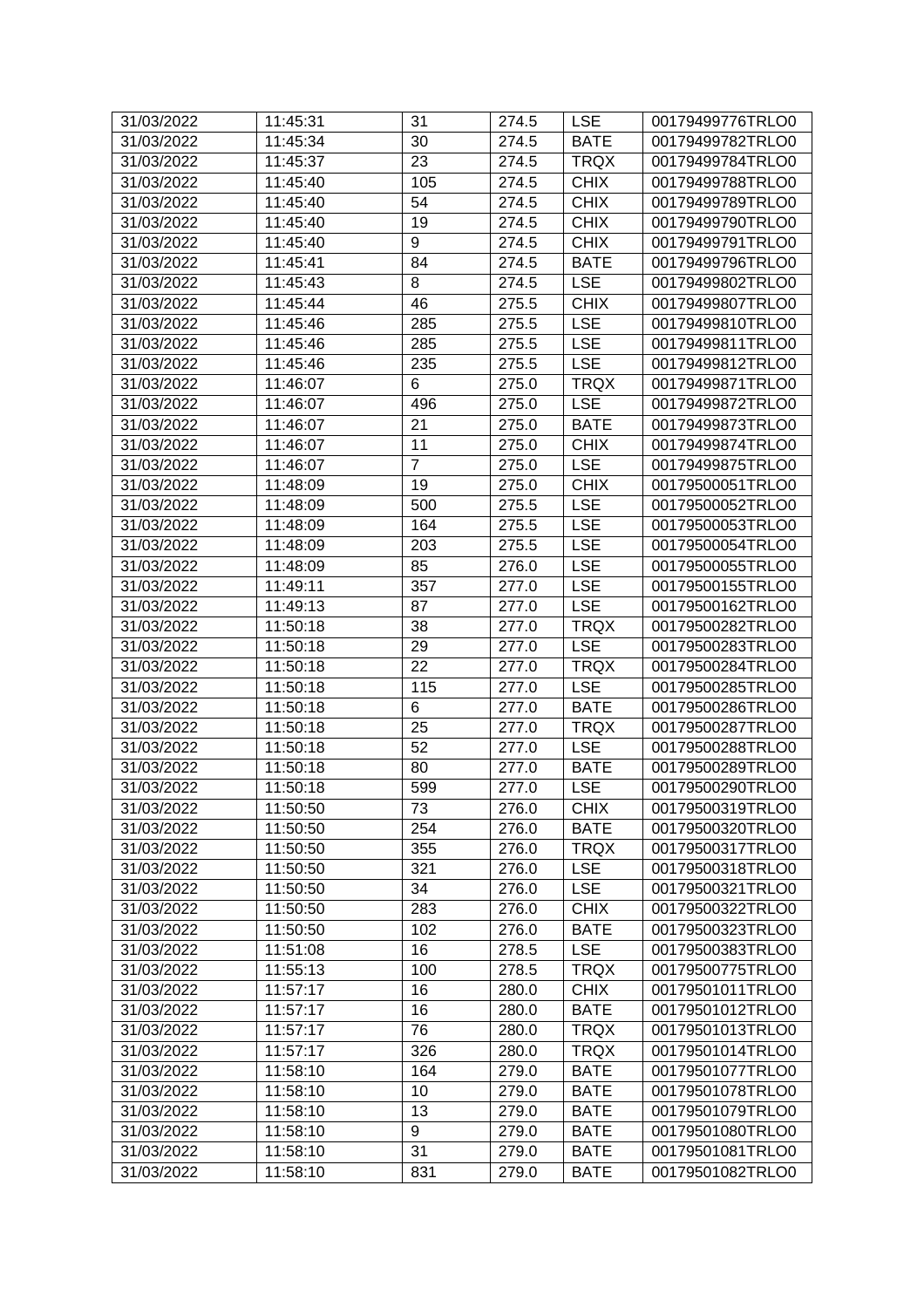| 31/03/2022 | 11:58:40 | 350 | 279.0 | <b>BATE</b> | 00179501173TRLO0 |
|------------|----------|-----|-------|-------------|------------------|
| 31/03/2022 | 12:04:02 | 304 | 281.0 | <b>CHIX</b> | 00179501886TRLO0 |
| 31/03/2022 | 12:04:02 | 402 | 281.0 | <b>BATE</b> | 00179501887TRLO0 |
| 31/03/2022 | 12:04:02 | 98  | 281.0 | <b>CHIX</b> | 00179501888TRLO0 |
| 31/03/2022 | 12:04:02 | 402 | 281.0 | <b>TRQX</b> | 00179501884TRLO0 |
| 31/03/2022 | 12:04:02 | 402 | 281.0 | <b>LSE</b>  | 00179501885TRLO0 |
| 31/03/2022 | 12:04:02 | 402 | 280.0 | <b>TRQX</b> | 00179501889TRLO0 |
| 31/03/2022 | 12:04:02 | 402 | 280.0 | <b>LSE</b>  | 00179501890TRLO0 |
| 31/03/2022 | 12:06:43 | 135 | 278.5 | <b>TRQX</b> | 00179502345TRLO0 |
| 31/03/2022 | 12:06:43 | 402 | 278.5 | <b>CHIX</b> | 00179502346TRLO0 |
| 31/03/2022 | 12:06:43 | 57  | 278.5 | <b>LSE</b>  | 00179502347TRLO0 |
| 31/03/2022 | 12:06:43 | 402 | 278.5 | <b>BATE</b> | 00179502348TRLO0 |
| 31/03/2022 | 12:06:43 | 267 | 278.5 | <b>TRQX</b> | 00179502349TRLO0 |
| 31/03/2022 | 12:06:43 | 284 | 278.5 | <b>LSE</b>  | 00179502350TRLO0 |
| 31/03/2022 | 12:06:43 | 61  | 278.5 | <b>LSE</b>  | 00179502351TRLO0 |
| 31/03/2022 | 12:09:02 | 498 | 277.5 | <b>BATE</b> | 00179502630TRLO0 |
| 31/03/2022 | 12:09:02 | 498 | 277.5 | <b>CHIX</b> | 00179502631TRLO0 |
| 31/03/2022 | 12:11:57 | 402 | 277.0 | <b>TRQX</b> | 00179503109TRLO0 |
| 31/03/2022 | 12:11:57 | 402 | 277.0 | <b>LSE</b>  | 00179503110TRLO0 |
| 31/03/2022 | 12:11:57 | 402 | 277.0 | <b>BATE</b> | 00179503111TRLO0 |
| 31/03/2022 | 12:11:57 | 402 | 277.0 | <b>CHIX</b> | 00179503112TRLO0 |
| 31/03/2022 | 12:11:58 | 219 | 276.0 | <b>TRQX</b> | 00179503113TRLO0 |
| 31/03/2022 | 12:11:58 | 183 | 276.0 | <b>TRQX</b> | 00179503114TRLO0 |
| 31/03/2022 | 12:11:58 | 402 | 276.0 | <b>CHIX</b> | 00179503115TRLO0 |
| 31/03/2022 | 12:11:58 | 402 | 276.0 | <b>BATE</b> | 00179503116TRLO0 |
| 31/03/2022 | 12:11:59 | 402 | 276.0 | <b>LSE</b>  | 00179503117TRLO0 |
| 31/03/2022 | 12:12:06 | 402 | 275.5 | <b>TRQX</b> | 00179503137TRLO0 |
| 31/03/2022 | 12:12:06 | 402 | 275.5 | <b>LSE</b>  | 00179503138TRLO0 |
| 31/03/2022 | 12:12:06 | 402 | 275.5 | <b>BATE</b> | 00179503139TRLO0 |
| 31/03/2022 | 12:12:06 | 402 | 275.5 | <b>CHIX</b> | 00179503140TRLO0 |
| 31/03/2022 | 12:12:21 | 402 | 275.5 | <b>TRQX</b> | 00179503168TRLO0 |
| 31/03/2022 | 12:12:21 | 391 | 275.5 | <b>LSE</b>  | 00179503169TRLO0 |
| 31/03/2022 | 12:12:21 | 11  | 275.5 | <b>LSE</b>  | 00179503170TRLO0 |
| 31/03/2022 | 12:12:21 | 402 | 275.5 | <b>BATE</b> | 00179503171TRLO0 |
| 31/03/2022 | 12:12:21 | 85  | 275.5 | <b>CHIX</b> | 00179503172TRLO0 |
| 31/03/2022 | 12:12:21 | 317 | 275.5 | <b>CHIX</b> | 00179503173TRLO0 |
| 31/03/2022 | 12:12:22 | 135 | 275.5 | <b>LSE</b>  | 00179503174TRLO0 |
| 31/03/2022 | 12:12:22 | 136 | 275.5 | <b>LSE</b>  | 00179503175TRLO0 |
| 31/03/2022 | 12:12:22 | 272 | 275.5 | <b>CHIX</b> | 00179503176TRLO0 |
| 31/03/2022 | 12:12:22 | 272 | 275.5 | <b>BATE</b> | 00179503177TRLO0 |
| 31/03/2022 | 12:12:26 | 402 | 275.5 | <b>TRQX</b> | 00179503179TRLO0 |
| 31/03/2022 | 12:12:26 | 179 | 275.5 | <b>LSE</b>  | 00179503180TRLO0 |
| 31/03/2022 | 12:13:16 | 339 | 275.0 | <b>TRQX</b> | 00179503315TRLO0 |
| 31/03/2022 | 12:13:16 | 339 | 275.0 | <b>LSE</b>  | 00179503316TRLO0 |
| 31/03/2022 | 12:13:16 | 340 | 275.0 | <b>BATE</b> | 00179503317TRLO0 |
| 31/03/2022 | 12:13:16 | 260 | 275.0 | <b>CHIX</b> | 00179503318TRLO0 |
| 31/03/2022 | 12:13:16 | 80  | 275.0 | <b>CHIX</b> | 00179503319TRLO0 |
| 31/03/2022 | 12:13:57 | 5   | 275.5 | <b>CHIX</b> | 00179503400TRLO0 |
| 31/03/2022 | 12:13:57 | 680 | 275.5 | <b>CHIX</b> | 00179503401TRLO0 |
| 31/03/2022 | 12:13:57 | 324 | 275.0 | <b>LSE</b>  | 00179503402TRLO0 |
| 31/03/2022 | 12:13:57 | 323 | 275.0 | <b>TRQX</b> | 00179503403TRLO0 |
| 31/03/2022 | 12:13:57 | 55  | 275.0 | <b>CHIX</b> | 00179503404TRLO0 |
| 31/03/2022 | 12:13:57 | 56  | 275.0 | <b>BATE</b> | 00179503405TRLO0 |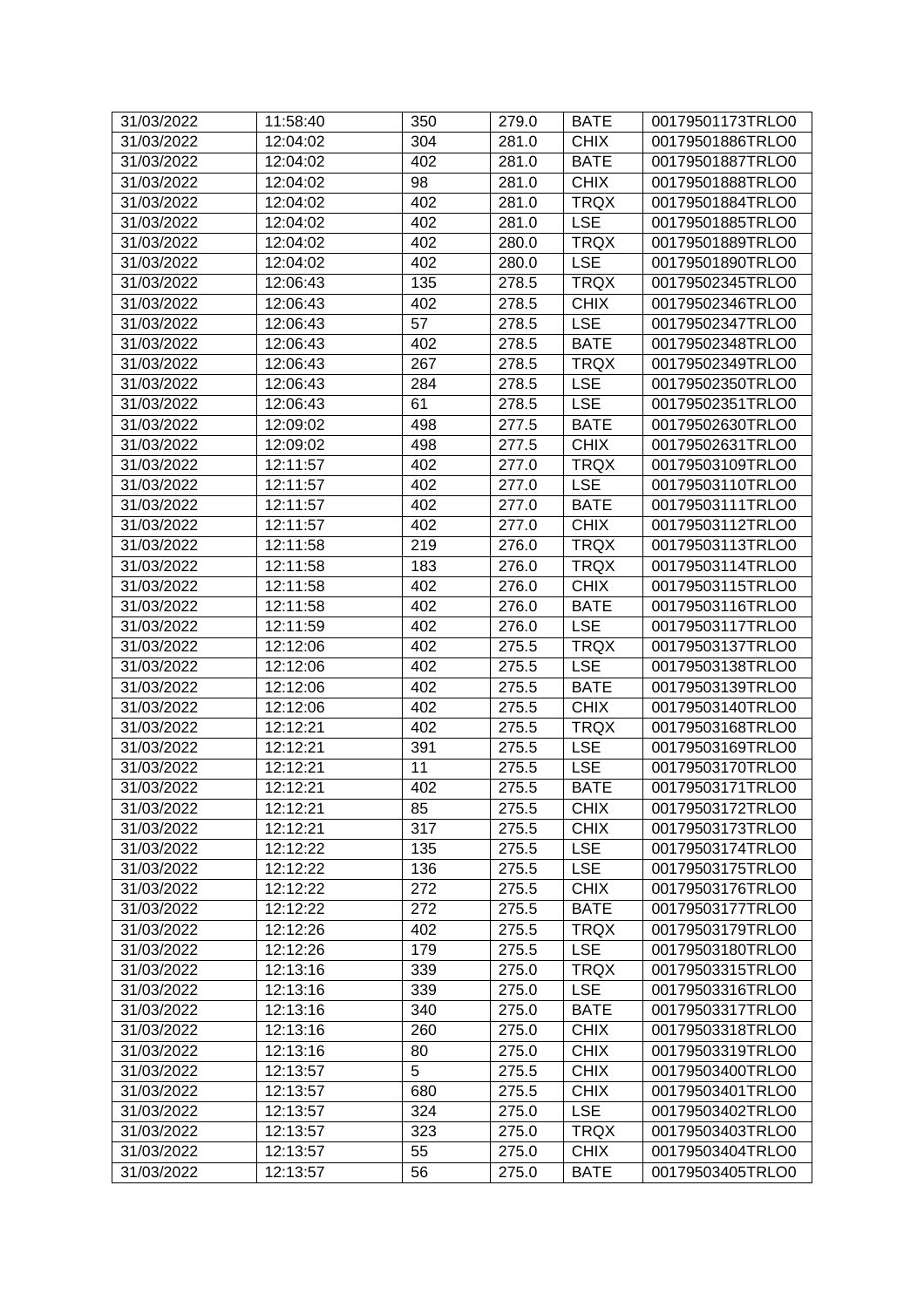| 31/03/2022 | 12:15:03 | 137             | 274.5 | <b>LSE</b>  | 00179503512TRLO0 |
|------------|----------|-----------------|-------|-------------|------------------|
| 31/03/2022 | 12:15:03 | 137             | 274.5 | <b>TRQX</b> | 00179503513TRLO0 |
| 31/03/2022 | 12:15:03 | 32              | 274.5 | <b>BATE</b> | 00179503514TRLO0 |
| 31/03/2022 | 12:15:03 | 137             | 274.5 | <b>CHIX</b> | 00179503515TRLO0 |
| 31/03/2022 | 12:15:03 | 105             | 274.5 | <b>BATE</b> | 00179503516TRLO0 |
| 31/03/2022 | 12:15:03 | 34              | 274.5 | <b>BATE</b> | 00179503517TRLO0 |
| 31/03/2022 | 12:16:30 | 1,226           | 274.5 | <b>BATE</b> | 00179503664TRLO0 |
| 31/03/2022 | 12:16:30 | 95              | 274.5 | <b>LSE</b>  | 00179503665TRLO0 |
| 31/03/2022 | 12:17:04 | 43              | 275.0 | <b>TRQX</b> | 00179503724TRLO0 |
| 31/03/2022 | 12:17:04 | $\overline{52}$ | 275.0 | <b>TRQX</b> | 00179503725TRLO0 |
| 31/03/2022 | 12:17:04 | 533             | 275.0 | <b>LSE</b>  | 00179503726TRLO0 |
| 31/03/2022 | 12:17:04 | 96              | 275.0 | <b>BATE</b> | 00179503727TRLO0 |
| 31/03/2022 | 12:17:04 | 96              | 275.0 | <b>CHIX</b> | 00179503728TRLO0 |
| 31/03/2022 | 12:17:04 | 788             | 275.0 | <b>LSE</b>  | 00179503729TRLO0 |
| 31/03/2022 | 12:19:20 | 362             | 275.0 | <b>TRQX</b> | 00179503964TRLO0 |
| 31/03/2022 | 12:19:20 | 366             | 275.0 | <b>LSE</b>  | 00179503965TRLO0 |
| 31/03/2022 | 12:19:20 | 366             | 275.0 | <b>CHIX</b> | 00179503966TRLO0 |
| 31/03/2022 | 12:19:20 | 81              | 275.0 | <b>BATE</b> | 00179503967TRLO0 |
| 31/03/2022 | 12:19:20 | 281             | 275.0 | <b>BATE</b> | 00179503968TRLO0 |
| 31/03/2022 | 12:21:23 | 402             | 273.5 | <b>CHIX</b> | 00179504204TRLO0 |
| 31/03/2022 | 12:21:23 | 8               | 273.5 | <b>BATE</b> | 00179504205TRLO0 |
| 31/03/2022 | 12:21:23 | 6               | 273.5 | <b>BATE</b> | 00179504206TRLO0 |
| 31/03/2022 | 12:21:23 | 388             | 273.5 | <b>BATE</b> | 00179504207TRLO0 |
| 31/03/2022 | 12:27:37 | 286             | 272.5 | <b>TRQX</b> | 00179504795TRLO0 |
| 31/03/2022 | 12:27:37 | 286             | 272.5 | <b>CHIX</b> | 00179504796TRLO0 |
| 31/03/2022 | 12:27:37 | 286             | 272.5 | <b>LSE</b>  | 00179504797TRLO0 |
| 31/03/2022 | 12:27:37 | 287             | 272.5 | <b>BATE</b> | 00179504798TRLO0 |
| 31/03/2022 | 12:27:50 | 68              | 270.5 | <b>BATE</b> | 00179504812TRLO0 |
| 31/03/2022 | 12:28:48 | 277             | 272.0 | <b>LSE</b>  | 00179504950TRLO0 |
| 31/03/2022 | 12:28:48 | 276             | 272.0 | <b>TRQX</b> | 00179504951TRLO0 |
| 31/03/2022 | 12:28:48 | 209             | 272.0 | <b>BATE</b> | 00179504952TRLO0 |
| 31/03/2022 | 12:28:48 | 277             | 272.0 | <b>CHIX</b> | 00179504953TRLO0 |
| 31/03/2022 | 12:30:11 | 142             | 270.5 | <b>TRQX</b> | 00179505093TRLO0 |
| 31/03/2022 | 12:30:11 | 402             | 270.5 | <b>LSE</b>  | 00179505094TRLO0 |
| 31/03/2022 | 12:30:11 | $\overline{71}$ | 270.5 | <b>BATE</b> | 00179505095TRLO0 |
| 31/03/2022 | 12:30:11 | 108             | 270.5 | <b>CHIX</b> | 00179505096TRLO0 |
| 31/03/2022 | 12:30:11 | 260             | 270.5 | <b>TRQX</b> | 00179505097TRLO0 |
| 31/03/2022 | 12:30:11 | 99              | 270.5 | <b>BATE</b> | 00179505098TRLO0 |
| 31/03/2022 | 12:30:11 | 294             | 270.5 | <b>CHIX</b> | 00179505099TRLO0 |
| 31/03/2022 | 12:30:11 | 232             | 270.5 | <b>BATE</b> | 00179505100TRLO0 |
| 31/03/2022 | 12:30:41 | 723             | 270.0 | <b>LSE</b>  | 00179505150TRLO0 |
| 31/03/2022 | 12:32:21 | 300             | 271.5 | <b>LSE</b>  | 00179505331TRLO0 |
| 31/03/2022 | 12:32:21 | 402             | 271.5 | <b>TRQX</b> | 00179505332TRLO0 |
| 31/03/2022 | 12:32:21 | 102             | 271.5 | <b>LSE</b>  | 00179505333TRLO0 |
| 31/03/2022 | 12:32:21 | 402             | 271.5 | <b>CHIX</b> | 00179505334TRLO0 |
| 31/03/2022 | 12:32:21 | 402             | 271.5 | <b>BATE</b> | 00179505335TRLO0 |
| 31/03/2022 | 12:32:44 | 149             | 270.5 | <b>LSE</b>  | 00179505367TRLO0 |
| 31/03/2022 | 12:34:30 | 107             | 270.0 | <b>TRQX</b> | 00179505527TRLO0 |
| 31/03/2022 | 12:34:30 | 385             | 270.0 | <b>LSE</b>  | 00179505528TRLO0 |
| 31/03/2022 | 12:34:30 | 207             | 270.0 | <b>BATE</b> | 00179505529TRLO0 |
| 31/03/2022 | 12:34:30 | 17              | 270.0 | <b>LSE</b>  | 00179505530TRLO0 |
| 31/03/2022 | 12:34:30 | 295             | 270.0 | <b>TRQX</b> | 00179505531TRLO0 |
| 31/03/2022 | 12:34:30 | 205             | 270.0 | <b>CHIX</b> | 00179505532TRLO0 |
|            |          |                 |       |             |                  |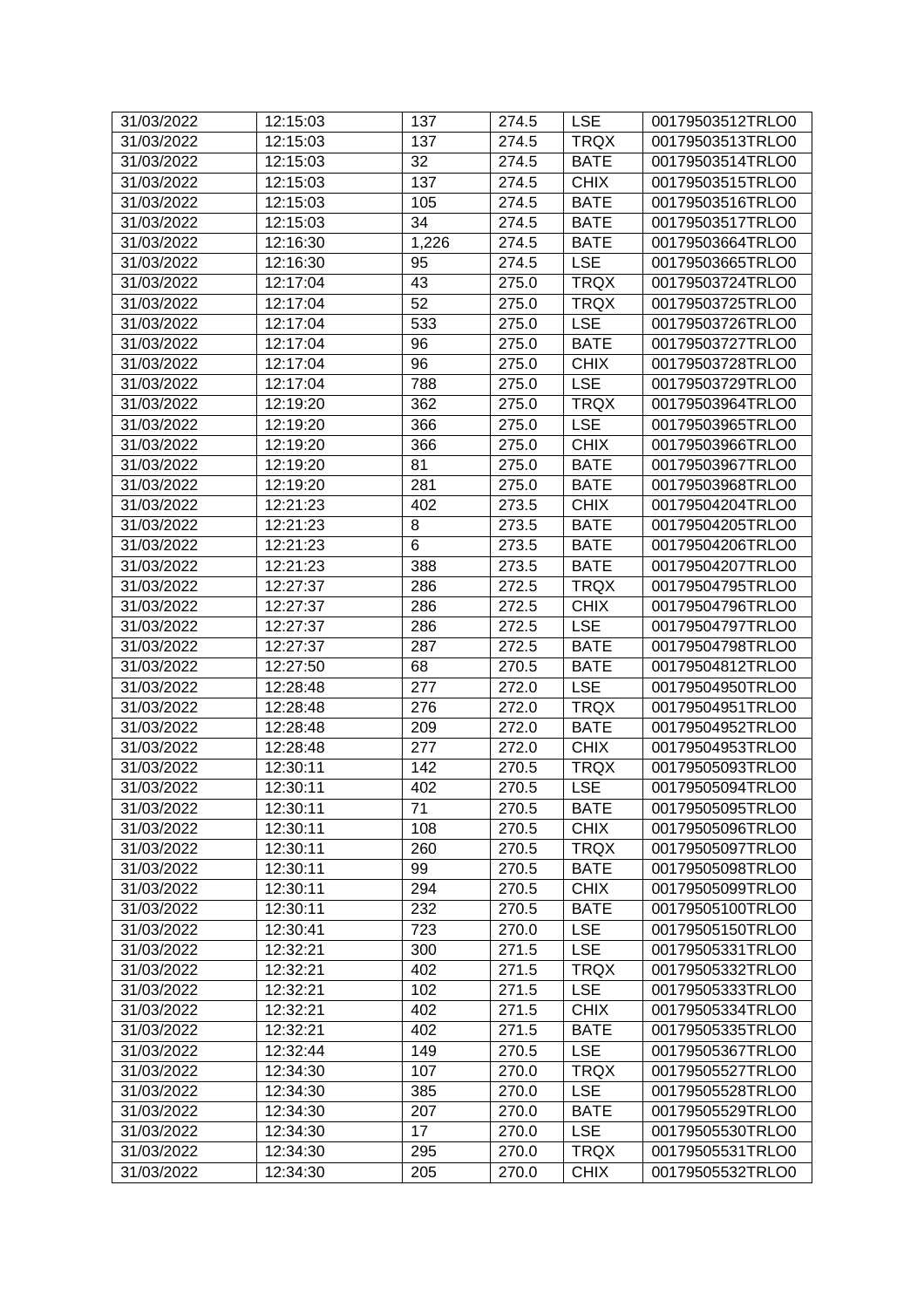| 31/03/2022 | 12:34:30 | 195 | 270.0 | <b>BATE</b> | 00179505533TRLO0 |
|------------|----------|-----|-------|-------------|------------------|
| 31/03/2022 | 12:34:30 | 197 | 270.0 | <b>CHIX</b> | 00179505534TRLO0 |
| 31/03/2022 | 12:34:30 | 569 | 269.5 | <b>BATE</b> | 00179505535TRLO0 |
| 31/03/2022 | 12:34:30 | 130 | 269.5 | <b>BATE</b> | 00179505536TRLO0 |
| 31/03/2022 | 12:35:37 | 125 | 269.0 | <b>TRQX</b> | 00179505642TRLO0 |
| 31/03/2022 | 12:35:37 | 277 | 269.0 | <b>TRQX</b> | 00179505643TRLO0 |
| 31/03/2022 | 12:35:37 | 402 | 269.0 | <b>BATE</b> | 00179505644TRLO0 |
| 31/03/2022 | 12:35:37 | 402 | 269.0 | <b>LSE</b>  | 00179505645TRLO0 |
| 31/03/2022 | 12:35:37 | 402 | 269.0 | <b>CHIX</b> | 00179505646TRLO0 |
| 31/03/2022 | 12:35:48 | 402 | 268.0 | <b>TRQX</b> | 00179505663TRLO0 |
| 31/03/2022 | 12:35:48 | 402 | 268.0 | <b>LSE</b>  | 00179505664TRLO0 |
| 31/03/2022 | 12:35:48 | 402 | 268.0 | <b>BATE</b> | 00179505665TRLO0 |
| 31/03/2022 | 12:35:48 | 402 | 268.0 | <b>CHIX</b> | 00179505666TRLO0 |
| 31/03/2022 | 12:36:20 | 70  | 267.0 | <b>TRQX</b> | 00179505720TRLO0 |
| 31/03/2022 | 12:36:20 | 402 | 267.0 | <b>LSE</b>  | 00179505721TRLO0 |
| 31/03/2022 | 12:36:20 | 332 | 267.0 | <b>TRQX</b> | 00179505722TRLO0 |
| 31/03/2022 | 12:36:20 | 218 | 267.0 | <b>BATE</b> | 00179505723TRLO0 |
| 31/03/2022 | 12:36:20 | 217 | 267.0 | <b>CHIX</b> | 00179505724TRLO0 |
| 31/03/2022 | 12:36:46 | 56  | 266.5 | <b>BATE</b> | 00179505770TRLO0 |
| 31/03/2022 | 12:36:47 | 85  | 266.5 | <b>LSE</b>  | 00179505772TRLO0 |
| 31/03/2022 | 12:36:47 | 85  | 266.5 | <b>TRQX</b> | 00179505773TRLO0 |
| 31/03/2022 | 12:36:47 | 85  | 266.5 | <b>CHIX</b> | 00179505774TRLO0 |
| 31/03/2022 | 12:37:14 | 52  | 266.0 | <b>TRQX</b> | 00179505850TRLO0 |
| 31/03/2022 | 12:37:14 | 52  | 266.0 | <b>LSE</b>  | 00179505851TRLO0 |
| 31/03/2022 | 12:37:14 | 53  | 266.0 | <b>CHIX</b> | 00179505852TRLO0 |
| 31/03/2022 | 12:37:14 | 53  | 266.0 | <b>BATE</b> | 00179505853TRLO0 |
| 31/03/2022 | 12:37:14 | 13  | 266.0 | <b>CHIX</b> | 00179505854TRLO0 |
| 31/03/2022 | 12:37:35 | 157 | 266.5 | <b>LSE</b>  | 00179505888TRLO0 |
| 31/03/2022 | 12:37:39 | 136 | 265.5 | <b>TRQX</b> | 00179505892TRLO0 |
| 31/03/2022 | 12:37:39 | 266 | 265.5 | <b>TRQX</b> | 00179505893TRLO0 |
| 31/03/2022 | 12:37:39 | 402 | 265.5 | <b>LSE</b>  | 00179505894TRLO0 |
| 31/03/2022 | 12:37:39 | 180 | 265.5 | <b>CHIX</b> | 00179505895TRLO0 |
| 31/03/2022 | 12:37:39 | 104 | 265.5 | <b>BATE</b> | 00179505896TRLO0 |
| 31/03/2022 | 12:37:39 | 202 | 265.5 | <b>CHIX</b> | 00179505897TRLO0 |
| 31/03/2022 | 12:37:39 | 298 | 265.5 | <b>BATE</b> | 00179505898TRLO0 |
| 31/03/2022 | 12:37:39 | 9   | 265.5 | <b>CHIX</b> | 00179505899TRLO0 |
| 31/03/2022 | 12:37:39 | 11  | 265.5 | <b>CHIX</b> | 00179505900TRLO0 |
| 31/03/2022 | 12:37:47 | 198 | 265.0 | <b>TRQX</b> | 00179505911TRLO0 |
| 31/03/2022 | 12:37:47 | 180 | 265.0 | <b>TRQX</b> | 00179505912TRLO0 |
| 31/03/2022 | 12:37:47 | 379 | 265.0 | <b>LSE</b>  | 00179505913TRLO0 |
| 31/03/2022 | 12:37:47 | 198 | 265.0 | <b>CHIX</b> | 00179505914TRLO0 |
| 31/03/2022 | 12:37:47 | 198 | 265.0 | <b>BATE</b> | 00179505915TRLO0 |
| 31/03/2022 | 12:37:47 | 181 | 265.0 | <b>CHIX</b> | 00179505916TRLO0 |
| 31/03/2022 | 12:37:47 | 181 | 265.0 | <b>BATE</b> | 00179505917TRLO0 |
| 31/03/2022 | 12:37:50 | 194 | 265.5 | <b>LSE</b>  | 00179505925TRLO0 |
| 31/03/2022 | 12:37:51 | 79  | 266.0 | <b>LSE</b>  | 00179505926TRLO0 |
| 31/03/2022 | 12:37:51 | 46  | 266.0 | <b>LSE</b>  | 00179505927TRLO0 |
| 31/03/2022 | 12:39:31 | 211 | 266.5 | <b>LSE</b>  | 00179506121TRLO0 |
| 31/03/2022 | 12:39:34 | 210 | 266.5 | <b>TRQX</b> | 00179506125TRLO0 |
| 31/03/2022 | 12:39:36 | 285 | 266.5 | <b>LSE</b>  | 00179506126TRLO0 |
| 31/03/2022 | 12:39:36 | 292 | 266.5 | <b>LSE</b>  | 00179506127TRLO0 |
| 31/03/2022 | 12:40:22 | 68  | 267.0 | <b>LSE</b>  | 00179506220TRLO0 |
| 31/03/2022 | 12:40:22 | 110 | 267.0 | <b>LSE</b>  | 00179506221TRLO0 |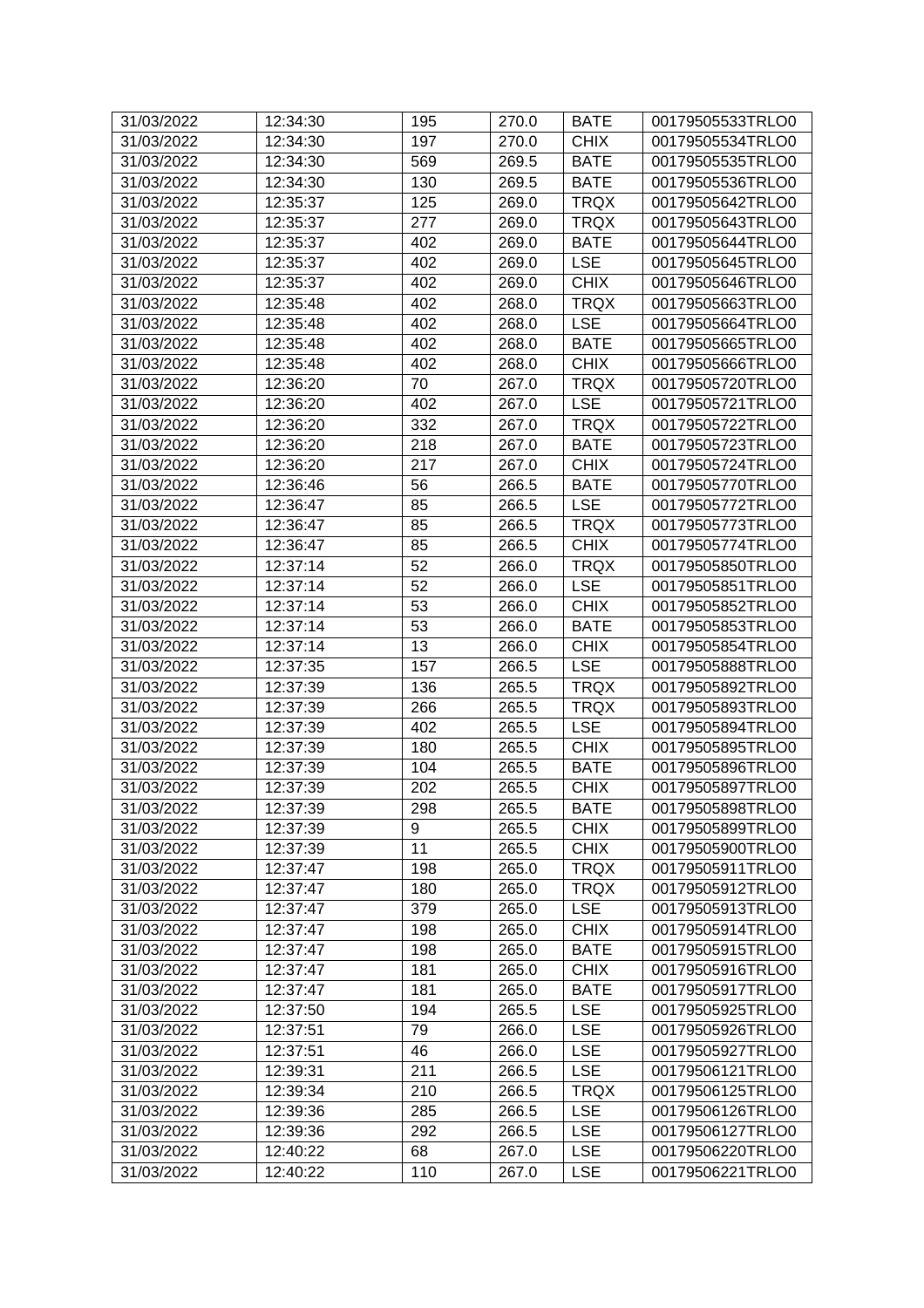| 31/03/2022 | 12:40:25 | 179 | 267.0 | <b>BATE</b> | 00179506225TRLO0 |
|------------|----------|-----|-------|-------------|------------------|
| 31/03/2022 | 12:41:37 | 168 | 269.0 | <b>TRQX</b> | 00179506332TRLO0 |
| 31/03/2022 | 12:41:37 | 52  | 269.0 | <b>LSE</b>  | 00179506333TRLO0 |
| 31/03/2022 | 12:41:37 | 10  | 269.0 | <b>TRQX</b> | 00179506334TRLO0 |
| 31/03/2022 | 12:41:37 | 178 | 269.0 | <b>CHIX</b> | 00179506335TRLO0 |
| 31/03/2022 | 12:43:25 | 38  | 271.5 | <b>BATE</b> | 00179506553TRLO0 |
| 31/03/2022 | 12:45:09 | 68  | 271.0 | <b>CHIX</b> | 00179506712TRLO0 |
| 31/03/2022 | 12:45:09 | 92  | 271.0 | <b>TRQX</b> | 00179506710TRLO0 |
| 31/03/2022 | 12:45:09 | 344 | 271.0 | <b>LSE</b>  | 00179506711TRLO0 |
| 31/03/2022 | 12:45:09 | 344 | 271.0 | <b>BATE</b> | 00179506713TRLO0 |
| 31/03/2022 | 12:45:09 | 94  | 271.0 | <b>TRQX</b> | 00179506714TRLO0 |
| 31/03/2022 | 12:45:09 | 276 | 271.0 | <b>CHIX</b> | 00179506715TRLO0 |
| 31/03/2022 | 12:45:09 | 158 | 271.0 | <b>TRQX</b> | 00179506716TRLO0 |
| 31/03/2022 | 12:45:23 | 378 | 272.0 | <b>LSE</b>  | 00179506739TRLO0 |
| 31/03/2022 | 12:45:24 | 68  | 272.5 | <b>TRQX</b> | 00179506740TRLO0 |
| 31/03/2022 | 12:45:24 | 114 | 272.5 | <b>TRQX</b> | 00179506741TRLO0 |
| 31/03/2022 | 12:50:30 | 41  | 272.5 | <b>TRQX</b> | 00179507354TRLO0 |
| 31/03/2022 | 12:50:30 | 945 | 272.5 | <b>LSE</b>  | 00179507355TRLO0 |
| 31/03/2022 | 12:50:30 | 42  | 272.5 | <b>BATE</b> | 00179507356TRLO0 |
| 31/03/2022 | 12:50:30 | 42  | 272.5 | <b>CHIX</b> | 00179507357TRLO0 |
| 31/03/2022 | 12:55:11 | 35  | 270.5 | <b>TRQX</b> | 00179507867TRLO0 |
| 31/03/2022 | 12:55:11 | 10  | 270.5 | <b>TRQX</b> | 00179507868TRLO0 |
| 31/03/2022 | 12:55:11 | 252 | 271.5 | <b>LSE</b>  | 00179507869TRLO0 |
| 31/03/2022 | 12:58:57 | 315 | 272.5 | <b>TRQX</b> | 00179508252TRLO0 |
| 31/03/2022 | 12:58:57 | 359 | 272.5 | <b>TRQX</b> | 00179508253TRLO0 |
| 31/03/2022 | 13:00:11 | 402 | 271.0 | <b>TRQX</b> | 00179508576TRLO0 |
| 31/03/2022 | 13:00:11 | 402 | 271.0 | <b>LSE</b>  | 00179508577TRLO0 |
| 31/03/2022 | 13:00:11 | 402 | 271.0 | <b>CHIX</b> | 00179508578TRLO0 |
| 31/03/2022 | 13:00:11 | 402 | 271.0 | <b>BATE</b> | 00179508579TRLO0 |
| 31/03/2022 | 13:00:11 | 201 | 270.5 | <b>TRQX</b> | 00179508582TRLO0 |
| 31/03/2022 | 13:00:11 | 201 | 270.5 | <b>TRQX</b> | 00179508583TRLO0 |
| 31/03/2022 | 13:00:11 | 402 | 270.5 | <b>LSE</b>  | 00179508584TRLO0 |
| 31/03/2022 | 13:00:13 | 34  | 269.0 | <b>TRQX</b> | 00179508589TRLO0 |
| 31/03/2022 | 13:00:13 | 192 | 269.0 | <b>LSE</b>  | 00179508590TRLO0 |
| 31/03/2022 | 13:05:20 | 205 | 269.5 | <b>TRQX</b> | 00179509176TRLO0 |
| 31/03/2022 | 13:05:20 | 149 | 269.5 | <b>TRQX</b> | 00179509177TRLO0 |
| 31/03/2022 | 13:05:20 | 137 | 269.5 | <b>LSE</b>  | 00179509178TRLO0 |
| 31/03/2022 | 13:05:20 | 118 | 269.5 | <b>CHIX</b> | 00179509179TRLO0 |
| 31/03/2022 | 13:05:20 | 121 | 269.5 | <b>BATE</b> | 00179509180TRLO0 |
| 31/03/2022 | 13:05:20 | 217 | 269.5 | <b>LSE</b>  | 00179509181TRLO0 |
| 31/03/2022 | 13:05:20 | 133 | 269.5 | <b>CHIX</b> | 00179509182TRLO0 |
| 31/03/2022 | 13:05:20 | 132 | 269.5 | <b>BATE</b> | 00179509183TRLO0 |
| 31/03/2022 | 13:05:20 | 103 | 269.5 | <b>CHIX</b> | 00179509184TRLO0 |
| 31/03/2022 | 13:05:20 | 102 | 269.5 | <b>BATE</b> | 00179509185TRLO0 |
| 31/03/2022 | 13:07:45 | 69  | 269.5 | <b>CHIX</b> | 00179509571TRLO0 |
| 31/03/2022 | 13:07:45 | 309 | 269.5 | <b>BATE</b> | 00179509572TRLO0 |
| 31/03/2022 | 13:07:45 | 160 | 269.5 | <b>TRQX</b> | 00179509573TRLO0 |
| 31/03/2022 | 13:07:45 | 308 | 269.5 | <b>LSE</b>  | 00179509574TRLO0 |
| 31/03/2022 | 13:07:45 | 16  | 269.5 | <b>CHIX</b> | 00179509575TRLO0 |
| 31/03/2022 | 13:07:45 | 522 | 269.5 | <b>TRQX</b> | 00179509576TRLO0 |
| 31/03/2022 | 13:07:45 | 224 | 269.5 | <b>CHIX</b> | 00179509577TRLO0 |
| 31/03/2022 | 13:07:49 | 39  | 269.0 | <b>LSE</b>  | 00179509594TRLO0 |
| 31/03/2022 | 13:18:23 | 381 | 271.0 | <b>TRQX</b> | 00179511221TRLO0 |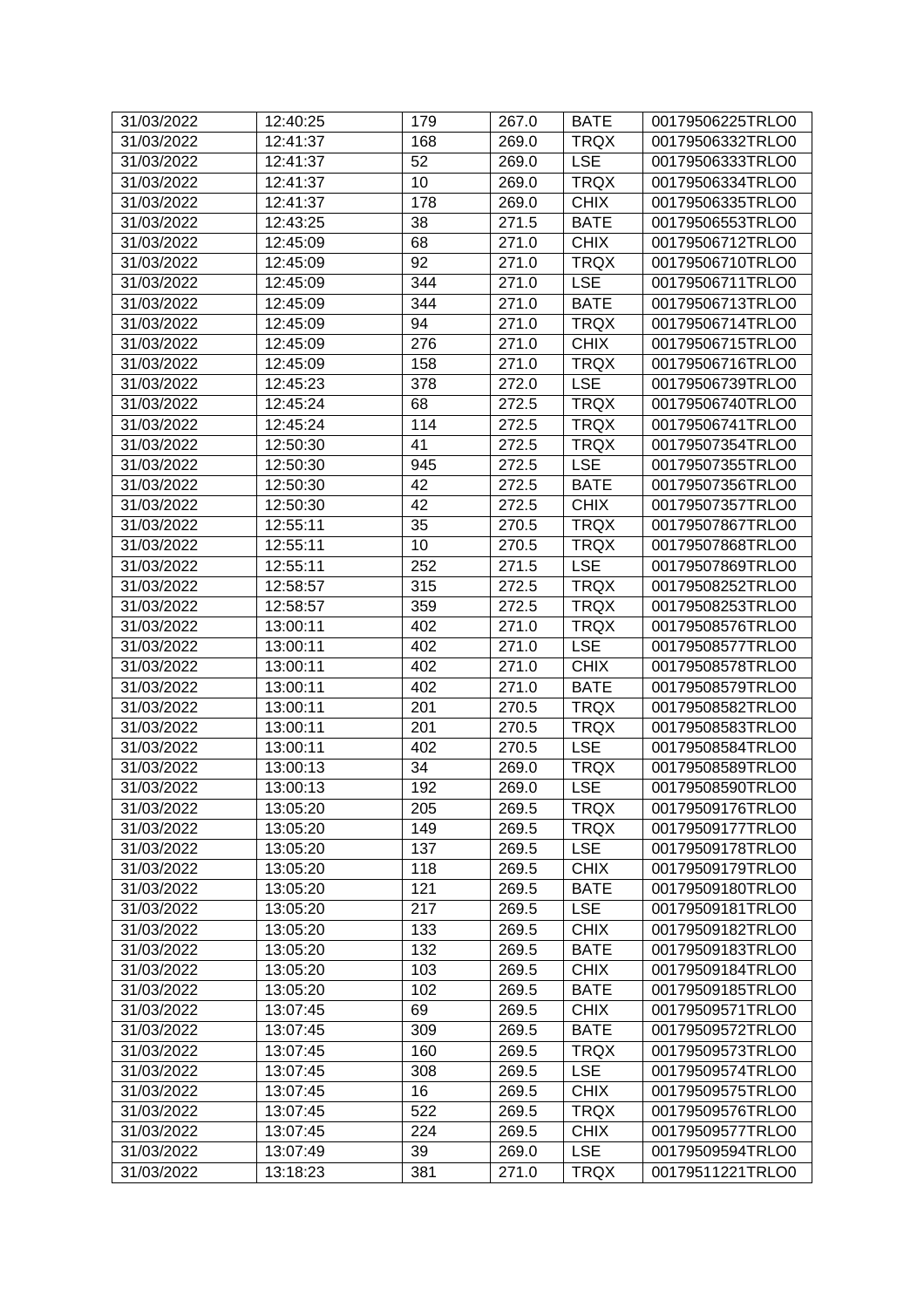| 31/03/2022 | 13:18:23 | 384 | 271.0 | <b>LSE</b>  | 00179511222TRLO0 |
|------------|----------|-----|-------|-------------|------------------|
| 31/03/2022 | 13:18:23 | 374 | 271.0 | <b>BATE</b> | 00179511223TRLO0 |
| 31/03/2022 | 13:18:23 | 336 | 271.0 | <b>CHIX</b> | 00179511224TRLO0 |
| 31/03/2022 | 13:18:23 | 49  | 271.0 | <b>BATE</b> | 00179511225TRLO0 |
| 31/03/2022 | 13:18:23 | 45  | 271.0 | <b>CHIX</b> | 00179511226TRLO0 |
| 31/03/2022 | 13:18:44 | 11  | 270.5 | <b>CHIX</b> | 00179511264TRLO0 |
| 31/03/2022 | 13:18:44 | 11  | 270.5 | <b>BATE</b> | 00179511265TRLO0 |
| 31/03/2022 | 13:18:44 | 11  | 270.5 | <b>TRQX</b> | 00179511266TRLO0 |
| 31/03/2022 | 13:22:22 | 350 | 270.0 | <b>BATE</b> | 00179511866TRLO0 |
| 31/03/2022 | 13:22:22 | 402 | 270.0 | <b>TRQX</b> | 00179511867TRLO0 |
| 31/03/2022 | 13:22:22 | 402 | 270.0 | <b>LSE</b>  | 00179511868TRLO0 |
| 31/03/2022 | 13:22:22 | 402 | 270.0 | <b>CHIX</b> | 00179511869TRLO0 |
| 31/03/2022 | 13:22:22 | 52  | 270.0 | <b>BATE</b> | 00179511870TRLO0 |
| 31/03/2022 | 13:22:32 | 271 | 269.5 | <b>LSE</b>  | 00179511897TRLO0 |
| 31/03/2022 | 13:22:33 | 14  | 269.5 | <b>LSE</b>  | 00179511900TRLO0 |
| 31/03/2022 | 13:28:51 | 752 | 270.5 | <b>TRQX</b> | 00179512844TRLO0 |
| 31/03/2022 | 13:28:51 | 285 | 270.5 | <b>CHIX</b> | 00179512845TRLO0 |
| 31/03/2022 | 13:28:51 | 286 | 270.5 | <b>BATE</b> | 00179512846TRLO0 |
| 31/03/2022 | 13:29:02 | 371 | 270.0 | <b>TRQX</b> | 00179512876TRLO0 |
| 31/03/2022 | 13:29:02 | 223 | 270.0 | <b>LSE</b>  | 00179512877TRLO0 |
| 31/03/2022 | 13:29:02 | 147 | 270.0 | <b>TRQX</b> | 00179512878TRLO0 |
| 31/03/2022 | 13:29:02 | 296 | 270.0 | <b>LSE</b>  | 00179512879TRLO0 |
| 31/03/2022 | 13:30:48 | 333 | 271.5 | <b>TRQX</b> | 00179513271TRLO0 |
| 31/03/2022 | 13:30:48 | 471 | 271.5 | <b>CHIX</b> | 00179513272TRLO0 |
| 31/03/2022 | 13:30:48 | 333 | 271.5 | <b>LSE</b>  | 00179513273TRLO0 |
| 31/03/2022 | 13:30:48 | 471 | 271.5 | <b>BATE</b> | 00179513274TRLO0 |
| 31/03/2022 | 13:41:16 | 305 | 271.5 | <b>TRQX</b> | 00179515059TRLO0 |
| 31/03/2022 | 13:41:16 | 402 | 271.5 | <b>LSE</b>  | 00179515060TRLO0 |
| 31/03/2022 | 13:41:16 | 97  | 271.5 | <b>TRQX</b> | 00179515061TRLO0 |
| 31/03/2022 | 13:41:16 | 308 | 271.5 | <b>CHIX</b> | 00179515062TRLO0 |
| 31/03/2022 | 13:41:16 | 304 | 271.5 | <b>BATE</b> | 00179515063TRLO0 |
| 31/03/2022 | 13:41:16 | 94  | 271.5 | <b>CHIX</b> | 00179515064TRLO0 |
| 31/03/2022 | 13:41:16 | 98  | 271.5 | <b>BATE</b> | 00179515065TRLO0 |
| 31/03/2022 | 13:45:57 | 707 | 271.0 | <b>LSE</b>  | 00179515781TRLO0 |
| 31/03/2022 | 13:45:57 | 300 | 271.0 | <b>TRQX</b> | 00179515782TRLO0 |
| 31/03/2022 | 13:45:57 | 300 | 271.0 | <b>CHIX</b> | 00179515783TRLO0 |
| 31/03/2022 | 13:45:57 | 301 | 271.0 | <b>BATE</b> | 00179515784TRLO0 |
| 31/03/2022 | 13:45:59 | 622 | 271.0 | <b>LSE</b>  | 00179515786TRLO0 |
| 31/03/2022 | 13:46:25 | 173 | 271.0 | <b>TRQX</b> | 00179515851TRLO0 |
| 31/03/2022 | 13:46:25 | 85  | 271.0 | <b>LSE</b>  | 00179515852TRLO0 |
| 31/03/2022 | 13:46:25 | 218 | 271.0 | <b>CHIX</b> | 00179515853TRLO0 |
| 31/03/2022 | 13:46:25 | 127 | 271.0 | <b>TRQX</b> | 00179515854TRLO0 |
| 31/03/2022 | 13:46:25 | 136 | 271.0 | <b>BATE</b> | 00179515855TRLO0 |
| 31/03/2022 | 13:46:25 | 165 | 271.0 | <b>BATE</b> | 00179515856TRLO0 |
| 31/03/2022 | 13:46:25 | 82  | 271.0 | <b>CHIX</b> | 00179515857TRLO0 |
| 31/03/2022 | 13:49:58 | 271 | 270.5 | <b>CHIX</b> | 00179516384TRLO0 |
| 31/03/2022 | 13:49:58 | 271 | 270.5 | <b>BATE</b> | 00179516387TRLO0 |
| 31/03/2022 | 13:49:58 | 85  | 270.5 | <b>TRQX</b> | 00179516385TRLO0 |
| 31/03/2022 | 13:49:58 | 271 | 270.5 | <b>LSE</b>  | 00179516386TRLO0 |
| 31/03/2022 | 13:49:58 | 76  | 270.5 | <b>TRQX</b> | 00179516388TRLO0 |
| 31/03/2022 | 13:49:58 | 634 | 270.5 | <b>TRQX</b> | 00179516389TRLO0 |
| 31/03/2022 | 13:49:59 | 299 | 270.0 | <b>CHIX</b> | 00179516393TRLO0 |
| 31/03/2022 | 13:49:59 | 299 | 270.0 | <b>LSE</b>  | 00179516394TRLO0 |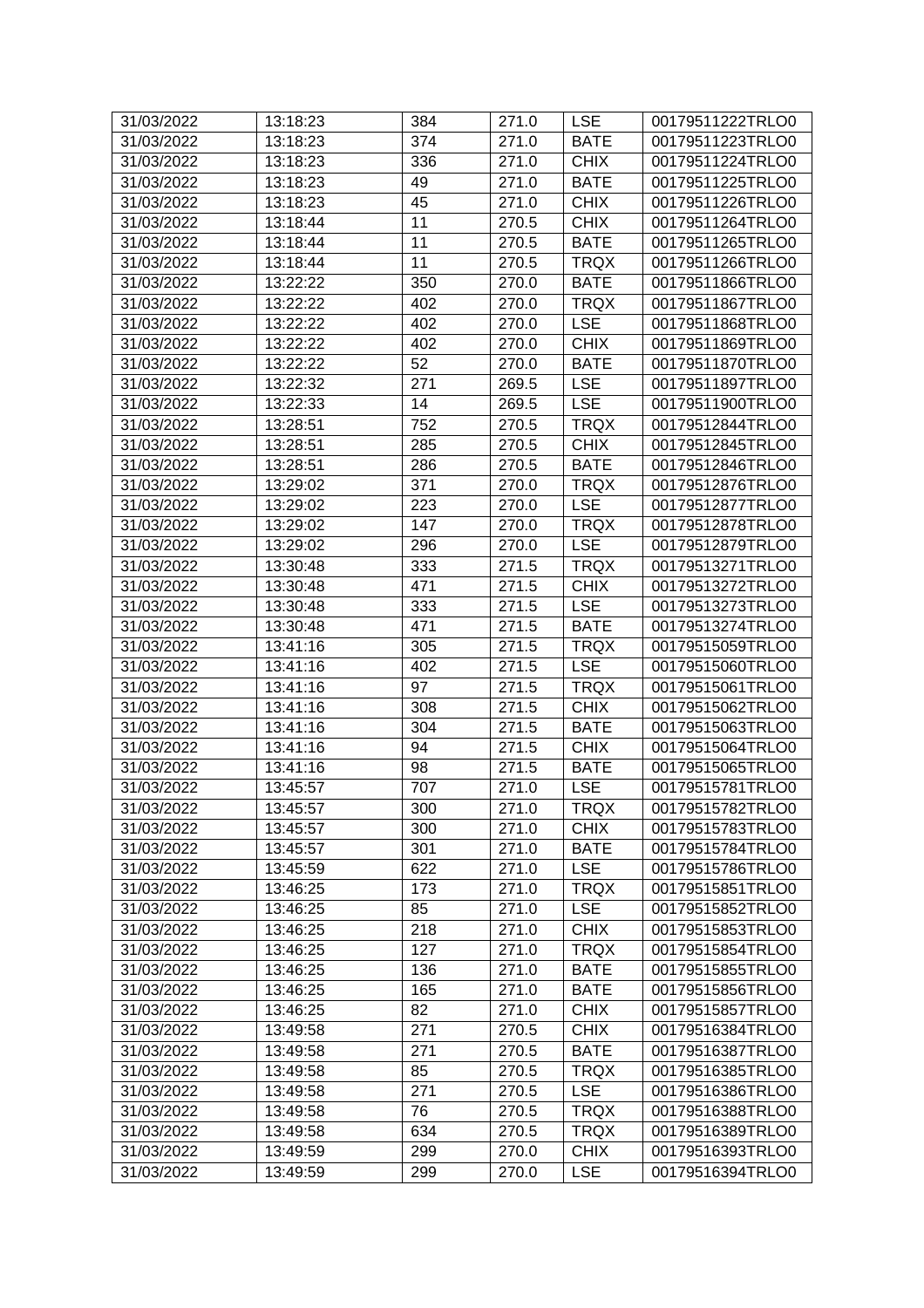| 31/03/2022 | 13:49:59 | 124 | 270.0 | <b>BATE</b> | 00179516395TRLO0 |
|------------|----------|-----|-------|-------------|------------------|
| 31/03/2022 | 13:49:59 | 710 | 270.0 | <b>TRQX</b> | 00179516396TRLO0 |
| 31/03/2022 | 13:49:59 | 176 | 270.0 | <b>BATE</b> | 00179516397TRLO0 |
| 31/03/2022 | 13:57:04 | 141 | 270.0 | <b>LSE</b>  | 00179517393TRLO0 |
| 31/03/2022 | 13:57:04 | 96  | 270.0 | <b>CHIX</b> | 00179517394TRLO0 |
| 31/03/2022 | 13:57:04 | 96  | 270.0 | <b>TRQX</b> | 00179517395TRLO0 |
| 31/03/2022 | 13:57:04 | 96  | 270.0 | <b>BATE</b> | 00179517396TRLO0 |
| 31/03/2022 | 13:57:04 | 261 | 270.0 | <b>LSE</b>  | 00179517397TRLO0 |
| 31/03/2022 | 13:57:04 | 97  | 270.0 | <b>CHIX</b> | 00179517398TRLO0 |
| 31/03/2022 | 13:57:04 | 96  | 270.0 | <b>TRQX</b> | 00179517399TRLO0 |
| 31/03/2022 | 13:57:04 | 91  | 270.0 | <b>BATE</b> | 00179517400TRLO0 |
| 31/03/2022 | 13:57:04 | 209 | 270.0 | <b>CHIX</b> | 00179517401TRLO0 |
| 31/03/2022 | 13:57:04 | 210 | 270.0 | <b>TRQX</b> | 00179517402TRLO0 |
| 31/03/2022 | 13:57:04 | 19  | 270.0 | <b>BATE</b> | 00179517403TRLO0 |
| 31/03/2022 | 13:57:04 | 196 | 270.0 | <b>BATE</b> | 00179517404TRLO0 |
| 31/03/2022 | 13:57:04 | 500 | 270.0 | <b>LSE</b>  | 00179517405TRLO0 |
| 31/03/2022 | 13:57:04 | 190 | 270.0 | <b>LSE</b>  | 00179517406TRLO0 |
| 31/03/2022 | 13:57:36 | 402 | 271.5 | <b>TRQX</b> | 00179517473TRLO0 |
| 31/03/2022 | 13:57:36 | 402 | 271.5 | <b>LSE</b>  | 00179517474TRLO0 |
| 31/03/2022 | 13:57:36 | 402 | 271.5 | <b>BATE</b> | 00179517475TRLO0 |
| 31/03/2022 | 13:57:36 | 402 | 271.5 | <b>CHIX</b> | 00179517476TRLO0 |
| 31/03/2022 | 13:58:19 | 402 | 271.5 | <b>TRQX</b> | 00179517573TRLO0 |
| 31/03/2022 | 13:58:19 | 402 | 271.5 | <b>LSE</b>  | 00179517574TRLO0 |
| 31/03/2022 | 13:58:19 | 402 | 271.5 | <b>CHIX</b> | 00179517575TRLO0 |
| 31/03/2022 | 13:58:19 | 402 | 271.5 | <b>BATE</b> | 00179517576TRLO0 |
| 31/03/2022 | 13:58:21 | 402 | 270.5 | <b>TRQX</b> | 00179517579TRLO0 |
| 31/03/2022 | 13:58:21 | 402 | 270.5 | <b>CHIX</b> | 00179517580TRLO0 |
| 31/03/2022 | 13:58:21 | 402 | 270.5 | <b>BATE</b> | 00179517581TRLO0 |
| 31/03/2022 | 13:58:21 | 402 | 270.5 | <b>LSE</b>  | 00179517582TRLO0 |
| 31/03/2022 | 13:58:23 | 402 | 270.0 | <b>TRQX</b> | 00179517589TRLO0 |
| 31/03/2022 | 13:58:23 | 402 | 270.0 | <b>LSE</b>  | 00179517590TRLO0 |
| 31/03/2022 | 13:58:23 | 220 | 270.0 | <b>BATE</b> | 00179517591TRLO0 |
| 31/03/2022 | 13:58:23 | 402 | 270.0 | <b>CHIX</b> | 00179517592TRLO0 |
| 31/03/2022 | 14:00:16 | 82  | 270.0 | <b>TRQX</b> | 00179517832TRLO0 |
| 31/03/2022 | 14:00:16 | 182 | 270.0 | <b>BATE</b> | 00179517833TRLO0 |
| 31/03/2022 | 14:00:16 | 476 | 270.0 | <b>CHIX</b> | 00179517834TRLO0 |
| 31/03/2022 | 14:00:16 | 475 | 270.0 | <b>LSE</b>  | 00179517835TRLO0 |
| 31/03/2022 | 14:00:16 | 393 | 270.0 | <b>TRQX</b> | 00179517836TRLO0 |
| 31/03/2022 | 14:00:45 | 400 | 269.5 | <b>TRQX</b> | 00179517926TRLO0 |
| 31/03/2022 | 14:00:45 | 434 | 269.5 | <b>LSE</b>  | 00179517927TRLO0 |
| 31/03/2022 | 14:00:45 | 340 | 269.5 | <b>CHIX</b> | 00179517928TRLO0 |
| 31/03/2022 | 14:00:45 | 341 | 269.5 | <b>BATE</b> | 00179517929TRLO0 |
| 31/03/2022 | 14:01:22 | 39  | 268.5 | <b>BATE</b> | 00179518008TRLO0 |
| 31/03/2022 | 14:02:02 | 288 | 269.0 | <b>CHIX</b> | 00179518065TRLO0 |
| 31/03/2022 | 14:02:07 | 72  | 269.0 | <b>TRQX</b> | 00179518080TRLO0 |
| 31/03/2022 | 14:02:07 | 90  | 269.0 | <b>LSE</b>  | 00179518081TRLO0 |
| 31/03/2022 | 14:02:07 | 20  | 269.0 | <b>CHIX</b> | 00179518082TRLO0 |
| 31/03/2022 | 14:02:07 | 65  | 269.0 | <b>BATE</b> | 00179518083TRLO0 |
| 31/03/2022 | 14:03:09 | 330 | 269.0 | <b>TRQX</b> | 00179518221TRLO0 |
| 31/03/2022 | 14:03:09 | 222 | 269.0 | <b>BATE</b> | 00179518222TRLO0 |
| 31/03/2022 | 14:06:06 | 619 | 269.0 | <b>TRQX</b> | 00179518725TRLO0 |
| 31/03/2022 | 14:06:07 | 312 | 270.5 | <b>LSE</b>  | 00179518726TRLO0 |
| 31/03/2022 | 14:06:20 | 274 | 269.0 | <b>TRQX</b> | 00179518746TRLO0 |